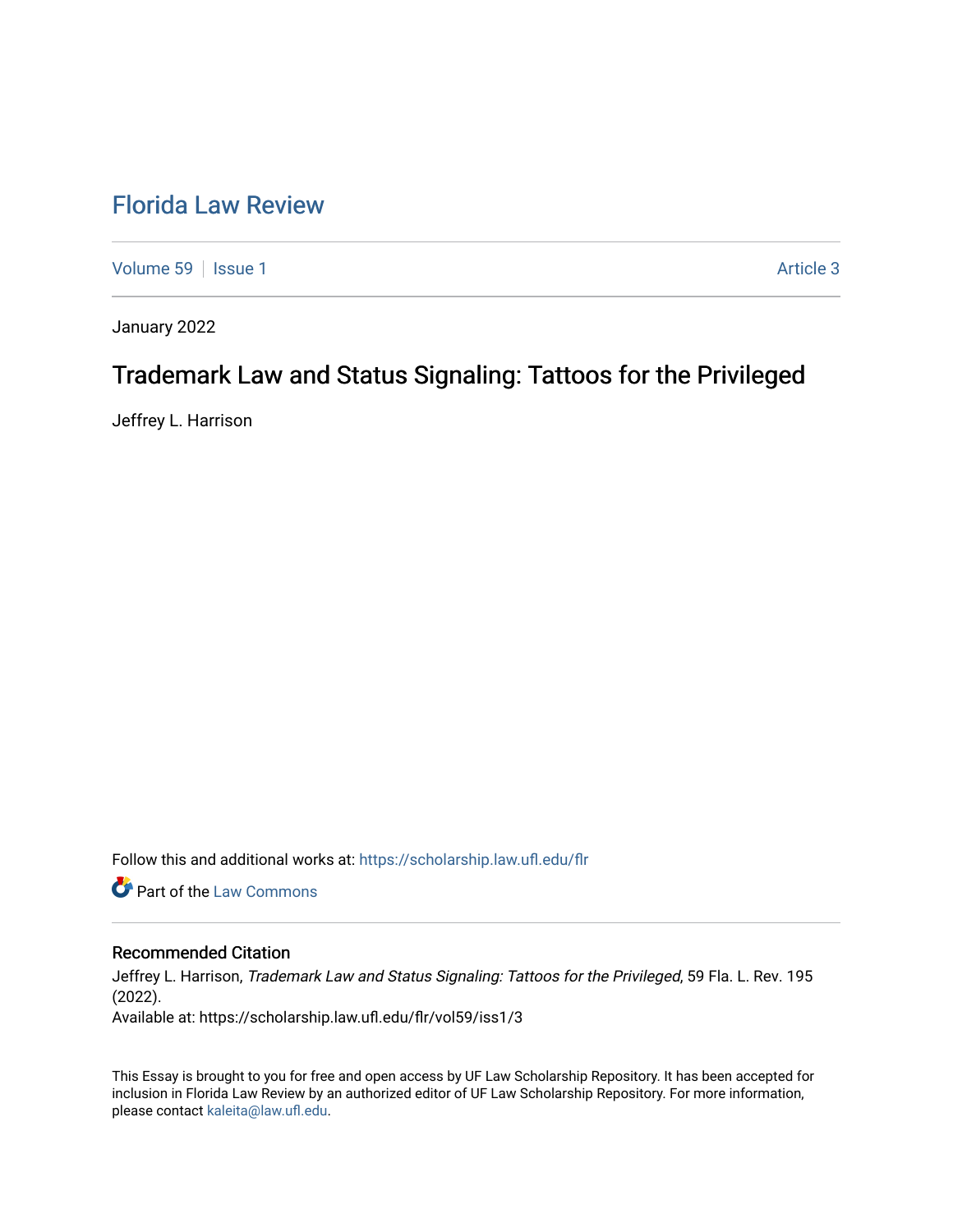# ESSAY

# TRADEMARK LAW AND STATUS SIGNALING: TATTOOS FOR THE PRIVILEGED

# *Jeffrey L. Harrison'*

| $\mathbf{L}$ |                                                                                                                                               |
|--------------|-----------------------------------------------------------------------------------------------------------------------------------------------|
| Ш.           | TRADEMARK, STATUS SYMBOLS, AND CONFUSION  198                                                                                                 |
| M.           | THE ECONOMICS OF STATUS SIGNALING  204                                                                                                        |
| IV.          | THE EFFICIENCY OF STATUS SIGNALING  210<br>B. Exclusivity Effects $\ldots \ldots \ldots \ldots \ldots \ldots \ldots \ldots \ldots \ldots 216$ |
| $V_{\cdot}$  | THE MORALITY OF STATUS SIGNALING  220                                                                                                         |
| VI.          |                                                                                                                                               |

## **I.** INTRODUCTION

The motivations for buying a good or service are highly complex. At the most basic level, people buy goods because of what the goods do or because of the aesthetic elements they embody. More technically, buyers derive utility from the "functional" quality<sup>1</sup> of these goods. Another motivation relates to what the goods "say" about the buyer. Here, the good is a signaling device.<sup>2</sup> Signaling is not new, of course, and can indicate anything from social class to political leanings. The means can include anything that is displayed, driven, sat on, worn, or even eaten. Current

<sup>\*</sup> Stephen C. O'Connell Chair, University of Florida College of Law. I appreciate the comments of Sarah Wilson, McCabe Harrison, and Jules Theeues. Special thanks to Deb Cupples whose research on the Hermès "Kelly Bag" led to this project.

<sup>1. &</sup>quot;Functional" in this sense is defined broadly to include not just what a product does physically, but also the utility it creates by virtue of its appearance.

<sup>2.</sup> These are also referred to as "positional" goods because they denote a position in the status ranking. *See* Robert H. Frank, *The Demand for Unobservable and Other Nonpositional Goods,* 75 AM. ECON. REV. 101, 101 (1985); Norman J. Ireland, *On Limiting the Market for Status Signals,* 53 J. PuB. ECoN. 91, 91 (1994).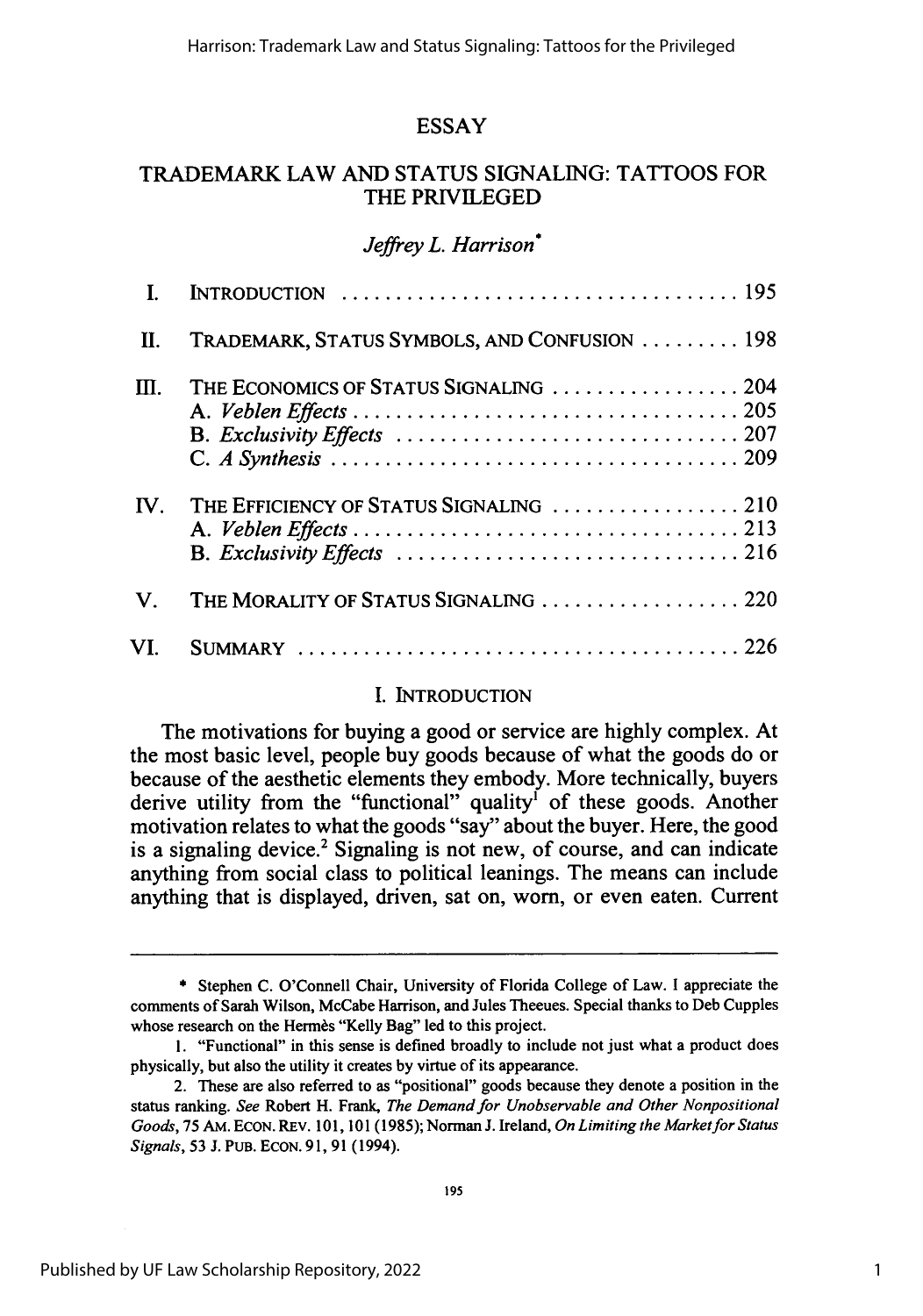#### *FLORIDA LA ' REVIEW*

popular forms include T-shirts, bumper stickers, tattoos, and piercings.3 In a great many of these cases, buyers and sellers operate in markets that are unassisted by government intervention. That is, the markets for signaling devices exist without government subsidization. The markets for some signaling, however, depend on government involvement to operate successfully. These tend to be markets for products that signify wealth and status. Government subsidization comes in the form of trademark law.

The signaling phenomenon can be understood by thinking of the following hypothetical experiment. Suppose a buyer faces a choice between two polo shirts. There is no doubt in the buyer's mind that the shirts are identical in terms of fabric, comfort, and durability. One shirt has no trademark on it, while the other bears the mark of "Etro," a high-end Italian design house. Some buyers will pay a premium for the Etro mark. One way to understand this consumer behavior is to say that the price paid in part compensates for the function of the product-color, fabric, durability—and the remainder of the price is accounted for by nonfunctional factors.<sup>4</sup> In this case, the non-functional factor is the fact that the logo communicates a message to others seeing the shirt.'

This Essay addresses the issue of whether it should be public policy to subsidize this type of person-to-person status signaling. This question falls within the general category of issues related to the production and dissemination of information. As a general matter, it appears that markets, if left unregulated, do not produce efficient levels of information.<sup>6</sup> This is in large measure due to free-riding problems that prevent those producing information from limiting its use to those who pay for it. Free-riding, of course, is the underlying rationale for American intellectual property law.

*3. See generally* Joseph Cockman, *Running From the Runway: Trade Dress Protection in an Age of Lifestyle Marketing,* 89 IOWA L. REV. 671, 672-73 (2004).

<sup>4.</sup> There is, for some, a possibly fine distinction to be made here. To the extent the purchaser simply enjoys the Etro logo—thinks it is cute or funny—the impact is functional. Thus, even payment for the logo can be part of the functional element.

<sup>5.</sup> Goods of this nature are often referred to as "Veblen goods." This is a reference to Thomstein Veblen, to whom the term "conspicuous consumption" is attributed. For an empirical examination of signaling, see Angela Chao & Juliet B. Schor, *Empirical Tests of Status Consumption: Evidencefrom Women's Cosmetics,* 19 J. ECON. PSYCHOL. 107, 109 (1998). *See also* Laurie Simon Bagwell & B. Douglas Bemheim, *Veblen Effects in a Theory of Conspicuous Consumption,* 86 AM. ECON. REV. 349 (1996) (examining situations where "Veblen effects" arise from the desire to gain social status by conspicuous consumption to signal wealth); Robert L. Basmann et al., *A Note on Measuring Veblen's Theory of Conspicuous Consumption,* 70 REV. ECON. & STAT. 531 (1988) (testing Veblen's theory of conspicuous consumption).

<sup>6.</sup> Here, inefficiency means that a good or service-in this case information-is not produced even though the benefits exceed the costs ofproduction. *See generally* Joseph E. Stiglitz, *The Contributions of the Economics of Information to Twentieth Century Economics,* 115 Q.J. ECON. 1441 (2000) (arguing that the economics of information has profoundly affected modem economics).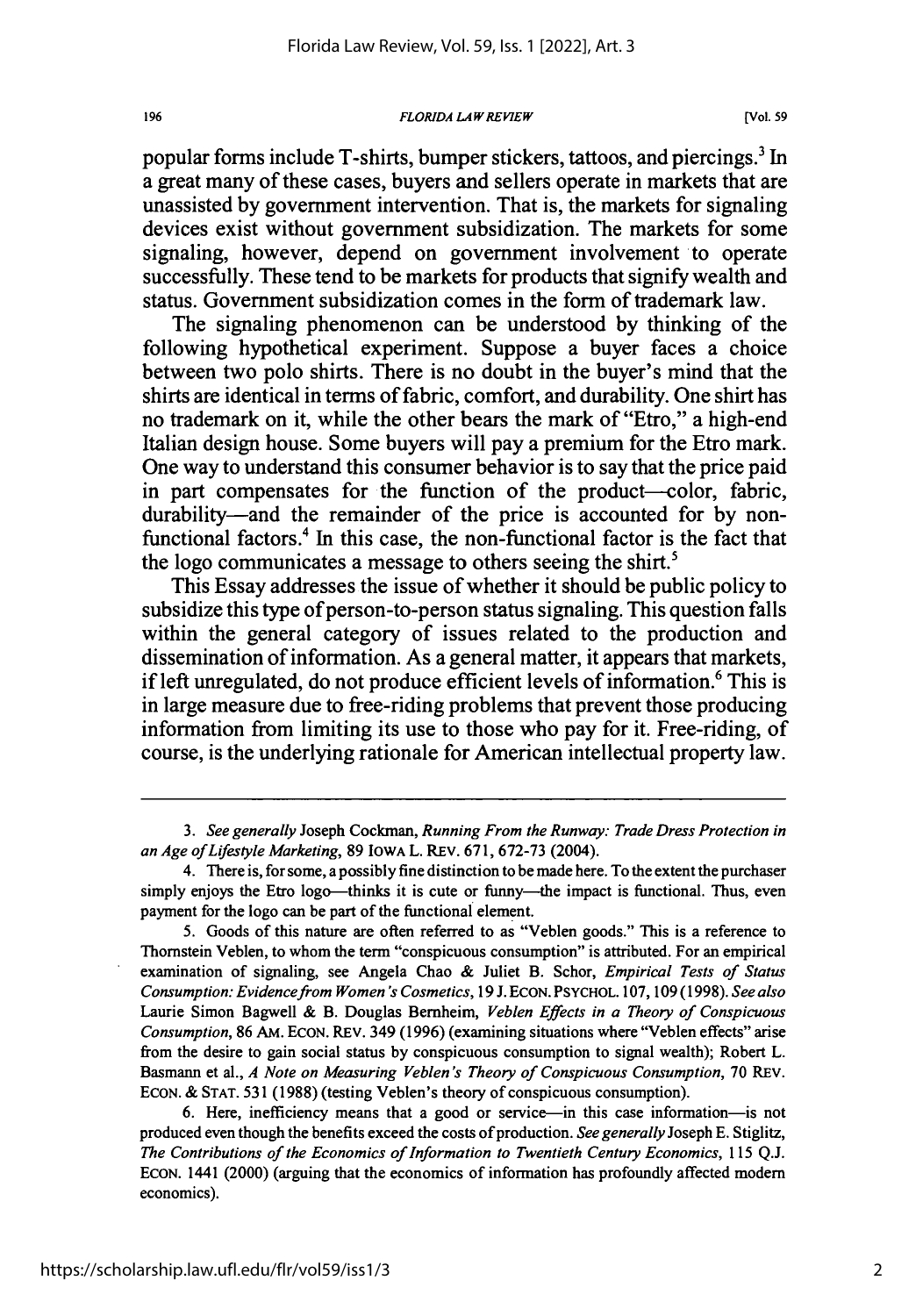*TRADEMARK* **LA PAND** *STATUS* **SIGNALING**

20071

107

A composer or inventor is protected from free-riding as a means of increasing the incentive to be creative. When it comes to trademark, the focus is less on the producer and more on consumers. The idea is to lower search costs for consumers by reducing the confusion that would result if the trademark identified with one producer or product were then used by another producer. Still, the underlying problem is one of free-riding. A party infringing on the trademark of another free-rides on the trademark owner's investment in ensuring that labels ranging from McDonald's to Rolex actually stand for specific qualities.'

Given the focus of trademark on consumers' confusion and search costs, it may surprise some to learn that courts have generally accepted the idea that one role of trademark law is to facilitate status signaling $\delta$ —signaling not about the product or service but about the person purchasing that product or service. Nevertheless, the economics of selling status signaling would, on its face, seem to be no different from the economics of selling other information products. For example, the manufacturer of Etro shirts is selling not just the material and aesthetic qualities of the shirt, but also the right to display the Etro logo. If other producers free-ride by selling counterfeit Etro shirts, they reduce the incentive for Etro to develop and invest in new means for this form of signaling.

The fact that the economic analysis seems to be the same for status signaling as it is for more typical trademark purposes does not mean that a policy of subsidization is easily defended.<sup>9</sup> That defense would have to be based on a belief that, without what amounts to public subsidization, there would be too little information disseminated related to relative status. This belief, in turn, would have to have some underlying economic or moral basis that status signaling is ultimately beneficial, in the case of economics, or a "right," in the case of a moral or "rights"-based rationale.

An economist attempting to justify a policy or law must demonstrate that the policy will lead to outcomes that are either Pareto superior, utility increasing/maximizing, or wealth increasing/maximizing. These are the three concepts that economists typically use to analyze well-being, with the wealth-maximization standard being the most common. A moral claim for status signal subsidization would be based on a rationale other than

<sup>7.</sup> It is important to note that some trademarks would also be subject to copyright protection. The focus here is on the trademark question only.

<sup>8.</sup> For a history of the development of this rationale, see David M. Tichane, *The Maturing Trademark Doctrine of Post-Sales Confusion,* 85 TRADEMARK **REP.** 399 (1995).

<sup>9.</sup> Judge Alex Kozinski offers some brief comments on these matters. *See generally* Alex Kozinski, *Trademarks Unplugged,* 68 N.Y.U. L. REv. 960 (1993) (reconsidering the legal status of trademarks).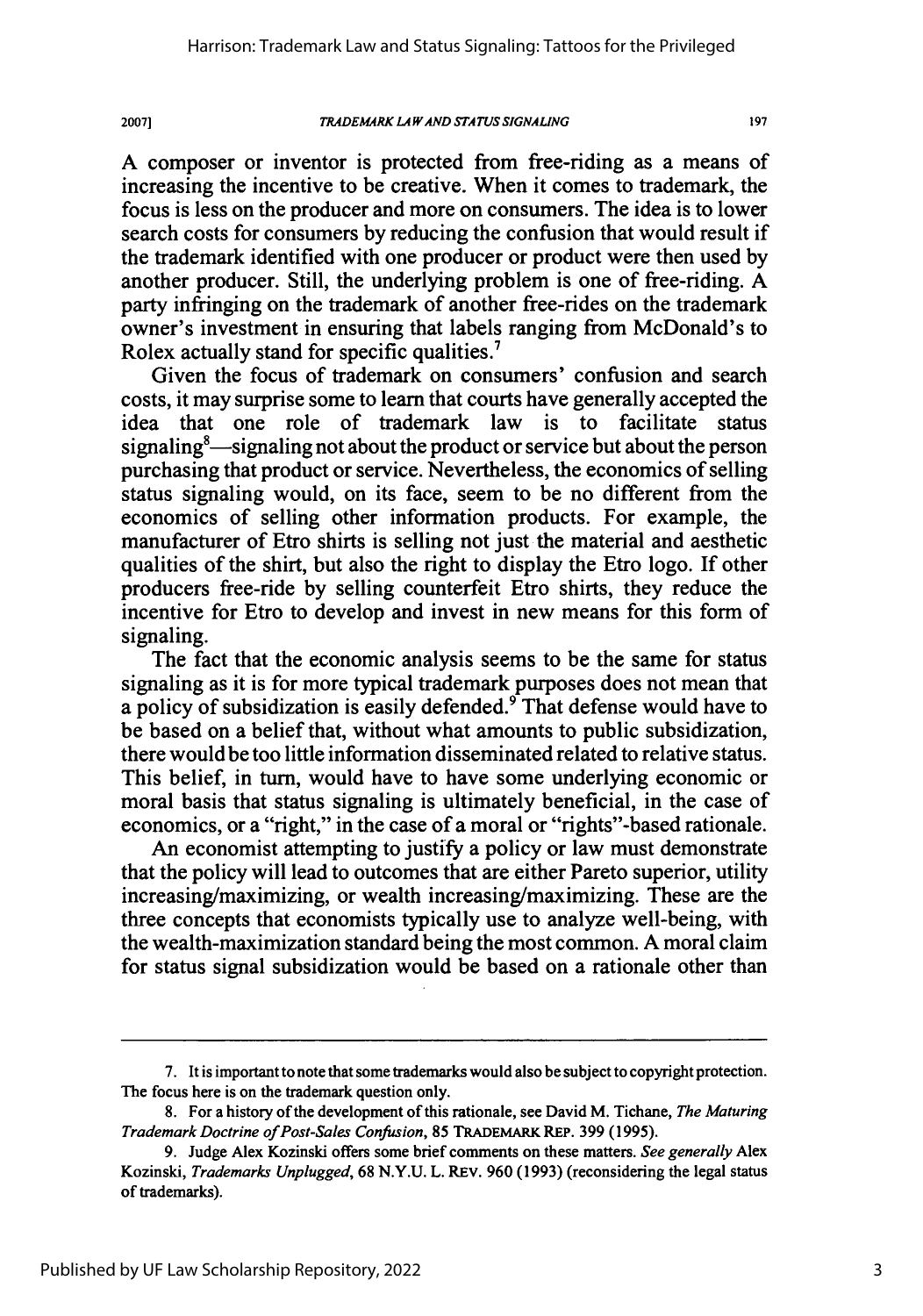*FLORIDA LAWREVIEW*

creating incentives.<sup>10</sup> but that does not mean there are no trade-offs involved. **A** moral, rights-based justification could call into question other rights that must be weighed against those supporting a policy of protecting status symbols.

Part II of this Essay provides a brief overview of the status-symbolprotecting elements of trademark law. Part **III** describes the economics of status signaling. Paretian and wealth-maximization standards of efficiency will be used as measures of economic welfare to avoid the well-known problems of assessing any public policy from a strict utilitarian perspective." The analysis distinguishes between so-called "Veblen effects" and snob effects. Part III concludes that there exists no reasonable argument that the market produces suboptimal levels of status signaling. Part IV considers rights-based arguments for subsidized status signaling. It examines both Rawlsian<sup>12</sup> and Lockean<sup>13</sup> rationales for subsidization of status signaling and concludes that there is no philosophical support for public subsidization of status signaling.

### II. TRADEMARK, STATUS SYMBOLS, AND CONFUSION

The central function of trademark law is to lower search costs for buyers. 4 The means of achieving this end is to permit a seller to have exclusive rights to a trademark that identifies the source of a product and, consequently, certain characteristics.<sup>15</sup> Thus, if a product bears the mark "Hermes," "McDonald's," "Ralph Lauren," or "Rolex," the buyer knows certain information without further inquiry. The exclusive use of a trademark is generally designed to avoid confusion among potential purchasers.

The problem is that confusion can be, well, a confusing concept.<sup>16</sup>

10. *Id.* at 966-67.

11. *See* generally ROBERT NOZICK, ANARCHY, STATE, **AND** UTOPIA 39-41 (1974); J. J. C. SMART & BERNARD WILLIAMS, UTILITARIANISM: FOR AND AGAINST 77-150 (1973).

*15. See generally* Barton Beebe, *Search and Persuasion in Trademark Law,* 103 MICH. L. REV. 2020 (2005) (explaining distinctiveness); Jessica Litman, Breakfast *with Batman: The Public Interest in the Advertising Age,* 108 YALE L.J. 1717 (1999) (analyzing the effects of legal protection of trade symbols).

16. *See* generally Michael **J.** Allen, *The Scope of Confusion Actionable Under Federal Trademark Law: Who Must be Confused and When?,* 26 WAKE FOREST L. REV. 321 (1991) (discussing "the difficult task of defining the scope of likely confusion prohibited **by** federal trademark law"); Tichane, *supra* note **8** (tracing the development of and various issues surrounding the post-sale confusion doctrine).

198

<sup>12.</sup> *See* infra notes 100-03 and accompanying text.

<sup>13.</sup> See infra notes 104-20 and accompanying text.

<sup>14.</sup> For the most thorough economic analysis, see generally William M. Landes **&** Richard A. Posner, *The Economics of Trademark Law,* 78 TRADEMARK REP. 267 (1988). *See also* Robert G. Bone, *Enforcement Costs and Trademark Puzzles,* 90 VA. L. REV. 2099, 2105-07 (2004).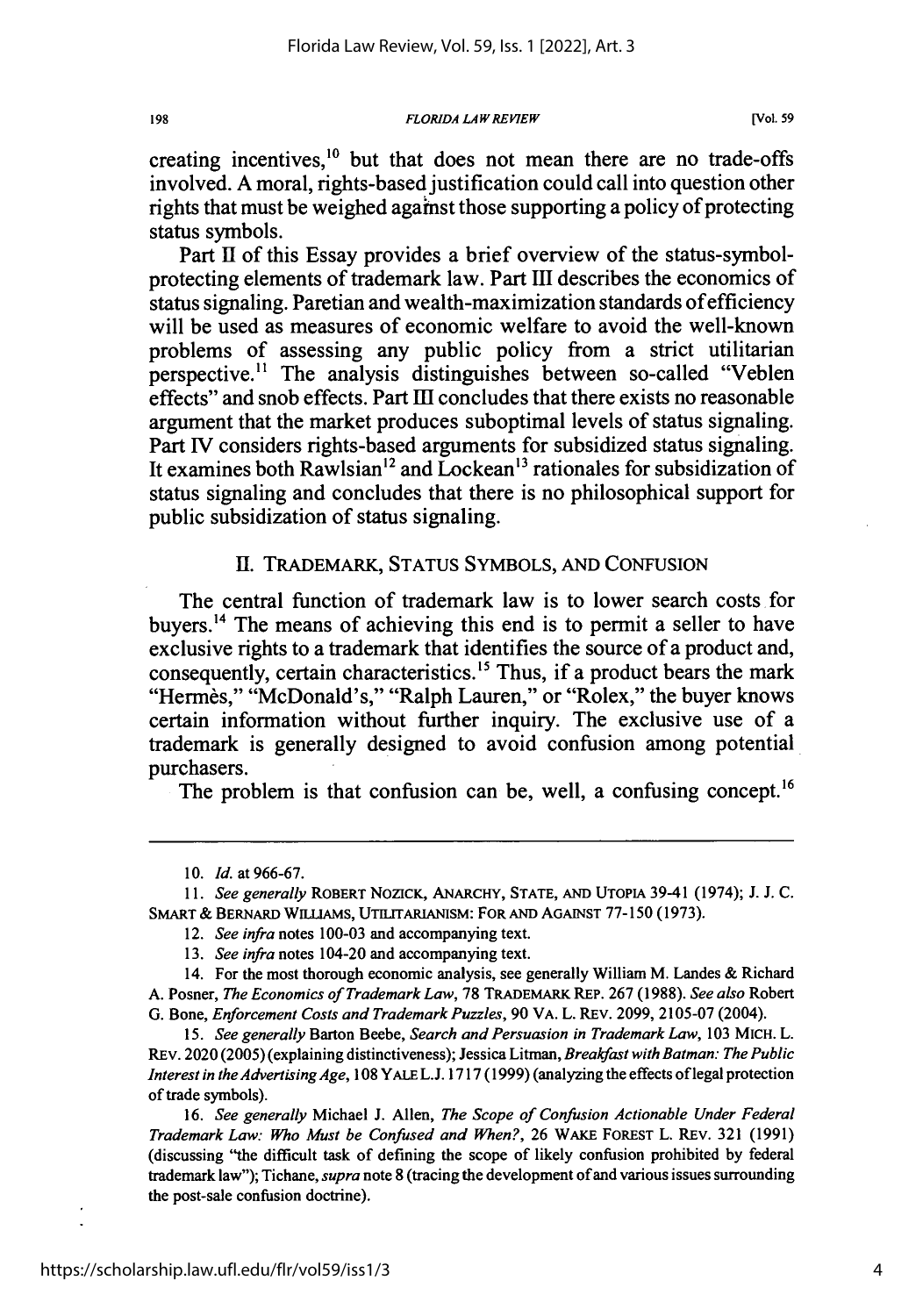### *TRADEMARK LA WAND STATUS SIGNALING*

199

Three aspects of confusion must be considered. Examining them provides a context for the analysis that follows. The first is the time of the confusion. Does the confusion occur before the purchase or could the confusion occur after the particular item has been purchased? Second, is it the confusion of the purchaser or some other party? In the context of this Essay, can the confusion be that of a non-purchaser who may see an item and be confused about whether it is a genuine Kelly Bag, Rolex watch, or Etro shirt?

Finally, and most importantly, what is the consequence of the confusion? On one hand, suppose a third party who is potentially in the market for an expensive watch sees your watch that is falsely marked "Rolex." He believes it to be the genuine article and also notes that it appears to be cheaply made and is inaccurate. This has an impact on the manufacturer of Rolex watches. In effect, those producing the copies interfere with effective communication between the manufacturer and potential customers. This is, of course, the simple case, and the one that *may* justify public involvement.<sup>17</sup>

There are, however, other possibilities. Suppose, again, the third party sees your \$30 imitation Rolex watch and believes it is real, and it appears to be functioning perfectly. He or she may not know that \$30 "Rolexes" are available. Although the observer of the watch will be wrong about the source of the watch, it is difficult to see this confusion as having any direct impact on what one believes when one sees a watch bearing the name Rolex. On the other hand, it is possible that an inflated number of watches that *seem* to be Rolexes will affect the observer's opinion of *you.* The Rolex name will fail as a means for *you* to signal your exclusivity, independent of the functional qualities of the watch.

If it is commonly known that there are fake Rolexes in the market, the signaling problem becomes more severe. The observer now will not know whether your Rolex is real or fake. Are you just a sleazy pretender wearing a fake or are you the "real" thing? Obviously, Rolex becomes less effective as a status symbol, and the owner of a genuine Rolex is harmed because the signal, or the information he or she sought to convey, is distorted. This might be analogous to the bearer of a tattoo being required to wear an article of clothing that covers it. In addition, the makers of the signal embodied in a genuine Rolex watch will find that the signaling quality of the watch is devalued. This hurts the sales of Rolex watches-or at least sales of the name "Rolex"--to the extent Rolexes are purchased as signaling devices. $18$  $\ddot{\triangledown}$ 

17. Whether intervention is warranted depends on weighing the costs and benefits.

<sup>18.</sup> Judge Kozinski has argued that this can be viewed as a moral wrong because the counterfeiters free-ride on the efforts of Rolex to build its exclusive image. *See* Kozinski, *supra* note 9, at 967. He does not address the issue of whether it is moral to invest in a product whose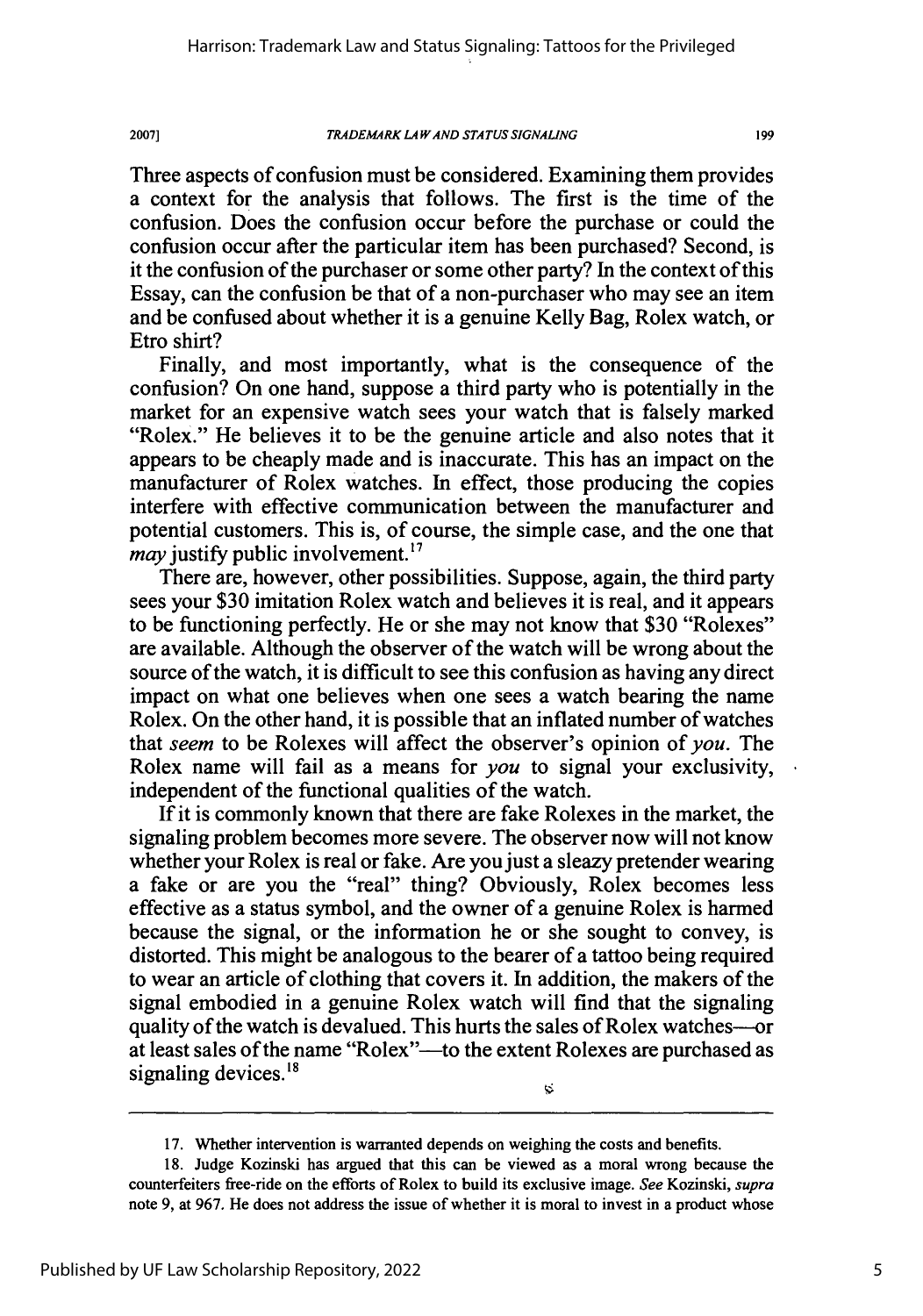### *FLORIDA LAW REVIEW*

[Vol. **59**

This Essay is about the special circumstance of the confusion taking place after a purchase in which the confused person is'not a potential purchaser but one who is misled about the status or wealth of the person displaying the infringing mark. Interestingly, and perhaps surprisingly, this type of confusion is clearly protected by today's trademark law. Specifically, as trademark law has evolved, it has been extended to cover the after-purchase confusion of non-buyers. To this end, section 32(1) of the Lanham Act was amended in  $1962<sup>19</sup>$ . The original version covered instances in which an infringing use would cause confusion among instances in which an infringing use would cause confusion among ""purchasers as to the source of origin of . . . goods or services."<sup>20</sup> The 1962 amendment removed the limitation of the Act's application to purchasers only.<sup>21</sup>

Even before 1962, however, courts recognized that confusion could affect non-purchasers. In a 1955 case, *Mastercrafters Clock & Radio Co. v. Vacheron & Constatin-Le Coultre Watches, Inc.,22* the manufacturer of the \$175 Atmos clock challenged the production of a \$30 look-alike on unfair competition grounds.<sup>23</sup> Judge Frank authored the opinion reversing the lower court's holding of no unfair competition.<sup>24</sup> The lower court based its decision on the lack of confusion among buyers. Because. the lowerpriced clock was marked as plaintiff's (Mastercrafters) and priced accordingly, buyers knew what they were purchasing.<sup>25</sup>

Judge Frank directly invoked a right that went beyond protecting buyers from confusion:

[P]laintiff copied the design of the Atmos clock because plaintiff intended to, and did, attract purchasers who wanted a 'luxury design' clock. This goes to show at least that some customers would buy plaintiff<sup>3</sup>s cheaper clock for the purpose of acquiring the prestige gained by displaying what many visitors at the customers' homes would regard as a prestigious article. Plaintiffs wrong thus consisted of the fact that such

22. 221 F.2d 464 (2d Cir. 1955).

24. *Id.* at 467.

25. *See* id. at 466. In addition, the lower court found no evidence that the public cared about the source of the defendant's clock, and also reasoned that there was no single source of the defendant's good because more than one person lawfully distributed the Atmos clock. *Id.*

value is derived from the subordination of others. *See id.* Nor does he address whether there should be a public investment in these efforts. *See* id.

<sup>19.</sup> Lanham Trademark Act, Pub. L. No. 87-772, § 17, 76 Stat. 769, 773-74 (1962) (codified as amended at 15 U.S.C. § 1114 (2006)).

<sup>20.</sup> Tichane, *supra* note 8, at 401.

*<sup>21.</sup> See id.* at 403.

<sup>23.</sup> *Id.* at 465. The case was actually brought by Mastercrafters seeking a declaratory judgment that their clock-the less expensive one-did not unfairly compete with that of the defendant. *Id.*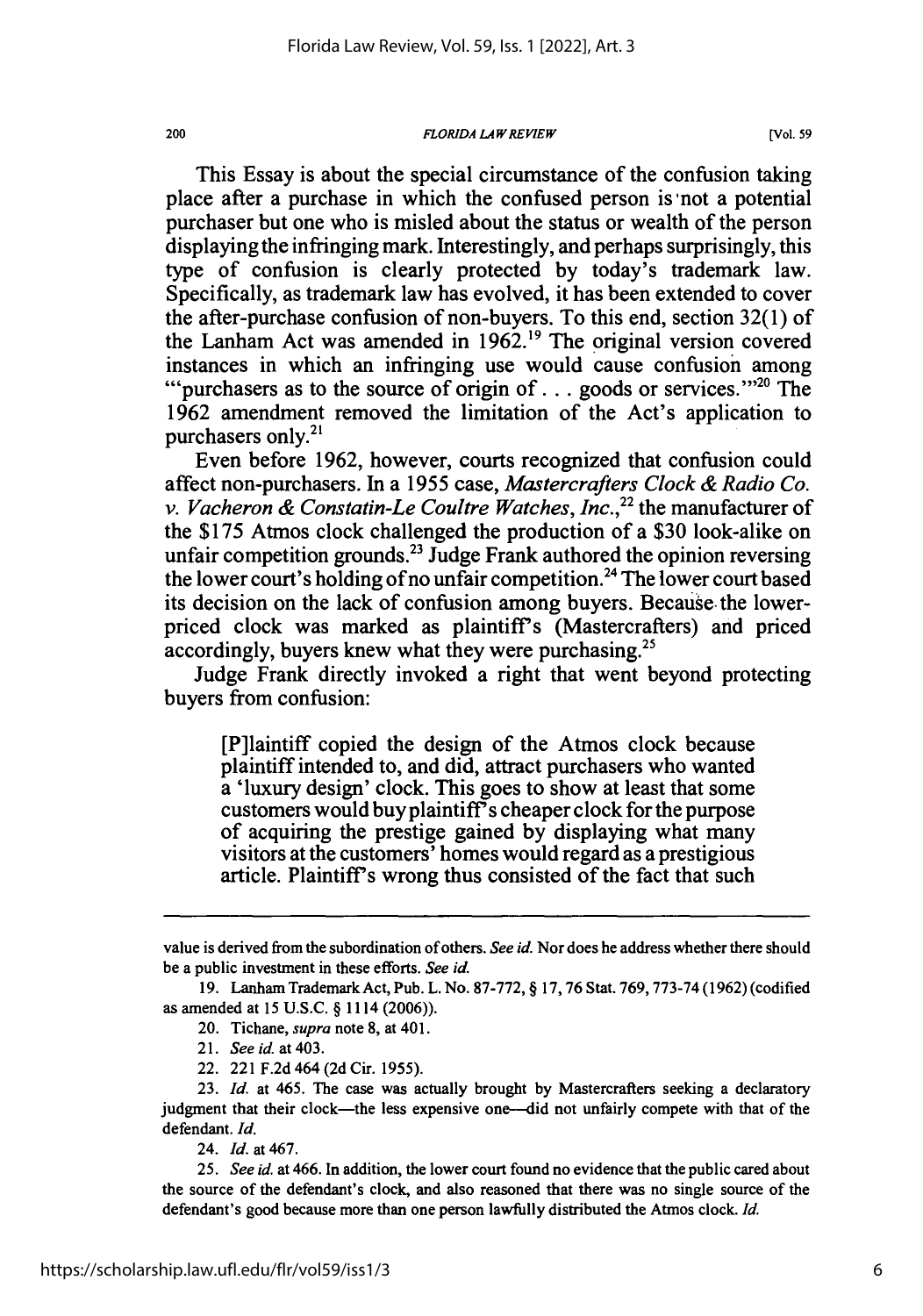2007]

201

a visitor would be likely to assume that the clock was an Atmos, clock. $26$ 

The *Mastercrafters* case is remarkable because of the unvarnished way the issue is framed. Judge Frank does not suggest that the visitors to the house of the owner of the less expensive clock are potential purchasers who might observe the less expensive clock malfunctioning and think less of the more expensive clock. Instead, the interest protected is, in effect, conceptually separate from the clock altogether. It is a means of communicating something about the owner. **If** there is confusion, it is about the status of the owner of the clock.

The same sentiment is found more recently with respect to the Hermes Kelly Bag.<sup>27</sup> After several years of evidently tolerating imitations, Hermes sued sellers of the less expensive copies. The district court focused on the confusion of potential buyers, reasoning that, even if confusion existed, there was no harm to the public.<sup>28</sup> In effect, even if people seeing a copy were confused about whether it was a genuine Kelly Bag, that confusion would be eliminated at the point of sale. The Second Circuit reversed, employing the analysis found in *Mastercrafters*.<sup>29</sup> According to the court, **"[A]** loss occurs when a sophisticated buyer purchases a knockoff and

The litigation over the Kelly Bag concerns the special branch of trademark law dealing with trade dress. The analysis that follows in this Essay is equally applicable to both traditional trademark and trade dress law. For the special issues raised by trade dress, see Anne Theodore Briggs, *Hung Out to Dry: Clothing Design Protection Pitfalls in United States Law,* 24 **HASTINGS** COMm.& ENT. L.J. 169 (2002), and Sarah **J.** Kaufman, Note, *Trend Forecast: Imitation is a Legal Form of Flattery--Louis* Vitton Malletier v. Dooney & Bourke, Inc., 23 CARDOZO ARTS & ENT. L.J. 531 (2005).

28. *See Hermes,* 50 F. Supp. 2d at 226.

29. *See* Hermes Int'l v. Lederer De Paris Fifth Avenue, Inc. 219 F.3d 104, 108-09 (2d Cir. 2000); *see also* Payless Shoesource, Inc. v. Reebok Int'l Ltd., 998 F.2d 985, 989 (Fed. Cir. 1993); Polo Fashions, Inc. v. Craftex, Inc., 816 F.2d 145, 148 (4th Cir. 1987).

<sup>26.</sup> Id. at 466.

<sup>27.</sup> Hermes designed the Kelly handbag in the 1930s, but did not introduce it into the U.S. until approximately 1949. *See* Hermes Int'l v. Lederer de Paris Fifth Avenue, Inc., 50 F. Supp. 2d 212, 215 (S.D.N.Y. 1999). The bag was originally called the "Haut **A** Courroies." *See ANNA* JOHNSON, HANDBAGS: THE POWER OF **THE** PURSE 12 (2002); Hilary.com, Top 5 Most Extravagant Fashion Accessories, http://www.hilary.com/fashion/quickie-extravagant.html (last visited Oct. 1, 2006). Popular film stars carried the bag, including Ingrid Bergman and Marlene Dietrich. *See* JOHNSON, *supra*, at 12. Still, the bag did not reach iconic status until after 1956, when Hermes renamed it the "Kelly Bag" after *Life Magazine* ran a cover photo of a pregnant Princess Grace carrying the Haut *A* Courroies in a manner that hid the pregnancy's effect on her midriff. *See* id. at xv-xvi; Dave Donnelly, *Hawaii: A Bag with Grace,* HONOLULU STAR BULL., May 30, 2003, *available at* http://starbulletin.com/2003/05/30/features/donnelly.html; Dana Thomas, *Luxury Forever,* NEWSWEEK, Oct. 25, 2004, at 44. Shortly thereafter, sales of the newly christened Kelly Bag soared. *See* Thomas, *supra.* This extensive research of the history of the "Kelly Bag" was conducted by Deb Cupples.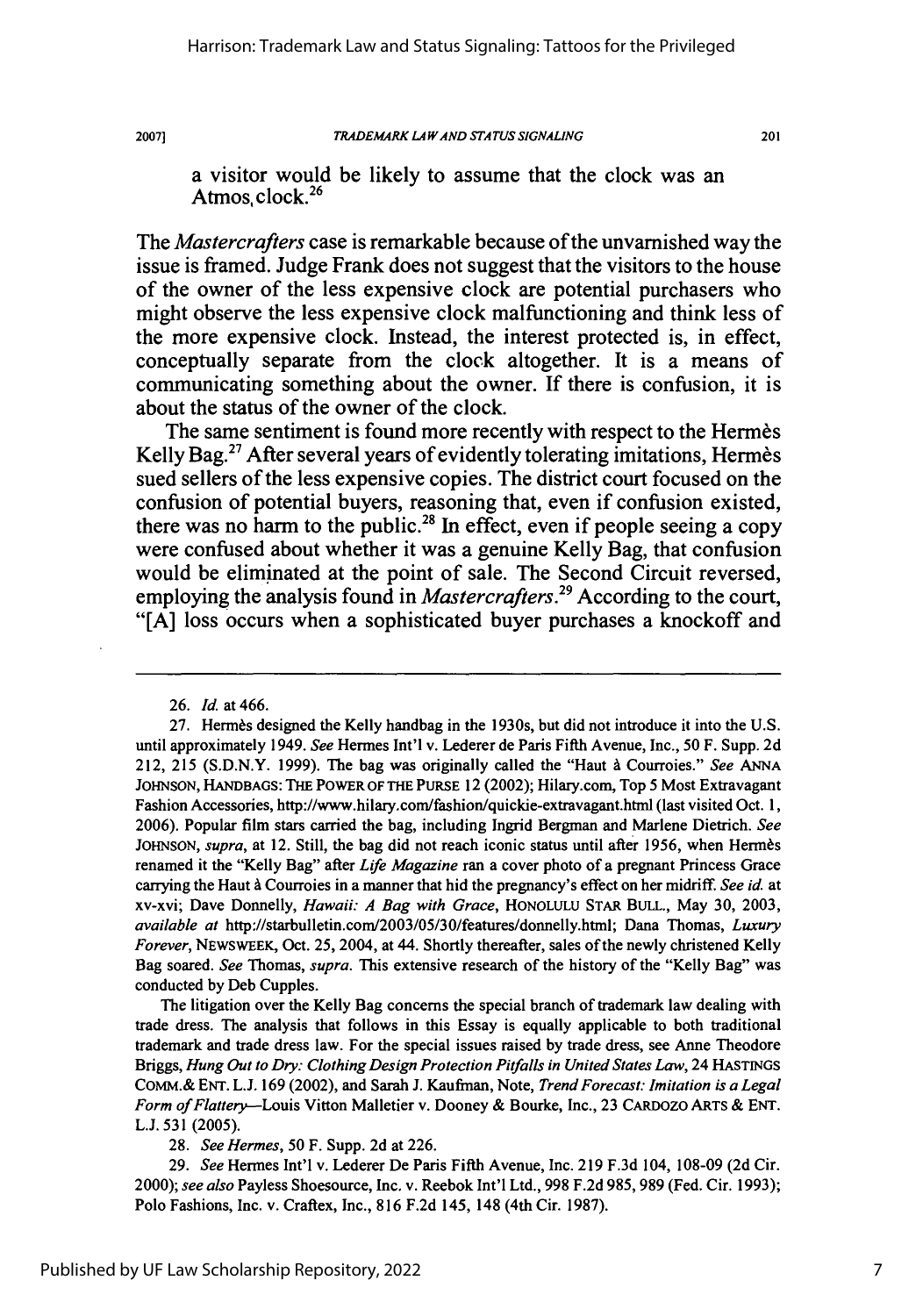*FLORIDA LA W REVIEW*

passes it off to the public as the genuine article, thereby confusing the viewing public and achieving the status of owning the genuine article at a knockoff price."<sup>30</sup>

Protection of status signaling may also explain the outcome of more recent legislation aimed at protecting trademark owners from dilution. The Federal Trademark Dilution Act, enacted in **1996,31** applies to situations in which the capacity of a "famous mark" to identify and distinguish goods and services is lessened.32 The Act expressly eliminates the need to show that the use of the complained-of mark resulted in confusion or that there was competition between the two marks.<sup>33</sup> Thus, an important element of the Act is its focus on the mark instead of on consumers. Generally, dilution occurs when an infringer takes action that may tarnish or blur the distinctiveness of the original mark. Blurring refers to the idea that the first mark may lose its association with a particular manufacturer. Tarnishing, on the other hand, refers to the possibility that the original mark will be seen as associated with products of a lesser quality. In the legislative history, the dilution examples offered were **"'DUPONT** shoes, **BUICK** aspirin, and KODAK pianos."<sup>34</sup> In short, Buick does not compete with manufacturers of aspirin, and aspirin buyers are unlikely to believe that General Motors manufactures Buick aspirin. Nonetheless, the use of the mark begins a blurring process that endangers the distinctiveness of "Buick."

Prohibitions on dilution can protect status signaling opportunities, but it is not completely clear whether dilution expands on those protections

**<sup>30.</sup>** *Hermes,* **219 F.3d** at **109.** As implied in the quotation, one issue that arises when confusion is examined is the sophistication of the buyers. *See generally* Meaghan **E.** Goodwin, Note, *Pricey Purchases and Classy Customers: Why Sophisticated Consumers Do Not Need the Protection of TrademarkLaws,* 12 **J. INTELL.** PROP. L. **255** (2004) (arguing that in unique situations where the goods at issue are very expensive and rare, the traditional test of consumer sophistication should trump the other factors in the likelihood of confusion analysis).

**<sup>31.</sup>** Federal Trademark Dilution Act of **1995,** Pub. L. No. 104-98, **109** Stat. **985, 985-86 (1996)** (codified as amended at **15 U.S.C. § 1 125(C)(1) (2006)).**

**<sup>32.</sup>** *See* Clarisa Long, *Dilution,* **106 COLUM.** L. REV. **1029, 1030 &** n.12 **(2006)** (discussing judicial enforcement of dilution law).

**<sup>33.</sup>** *See generally* Mark **A.** Lemley, *The Modern Lanham Act and the Death of Common Sense,* **108** YALE **L.J. 1687 (1999)** (discussing how dilution does not require consumer confusion); Jacqueline R. Knapp, Note, *The Federal Trademark Dilution Act: The Circuit Split Makes a Desperate Call to the Supreme Court for Uniformity,* **19 GA. ST. U.** L. REV. **853 (2003)** (exploring "inconsistent court interpretations" of the Federal Trademark Dilution Act); Teresa Rangel, Comment, *What's the Secret?--Proving Actual Harm in Trademark Dilution, 47 S. TEX. L. REV.* **131 (2005)** (exploring the elements of dilution). For a discussion of dilution and Lockean theory, see Kenneth L. Port, *The "Unnatural" Expansion of Trademark Rights: Is a Federal Dilution Statute Necessary?,* **85 TRADEMARK** REP. **525, 561-64 (1995).**

<sup>34.</sup> Moseley v. V Secret Catalogue, Inc., **537 U.S.** 418,431 **(2003)** (quoting H.R. REP. **No.** 104-374, at **3 (1995)).**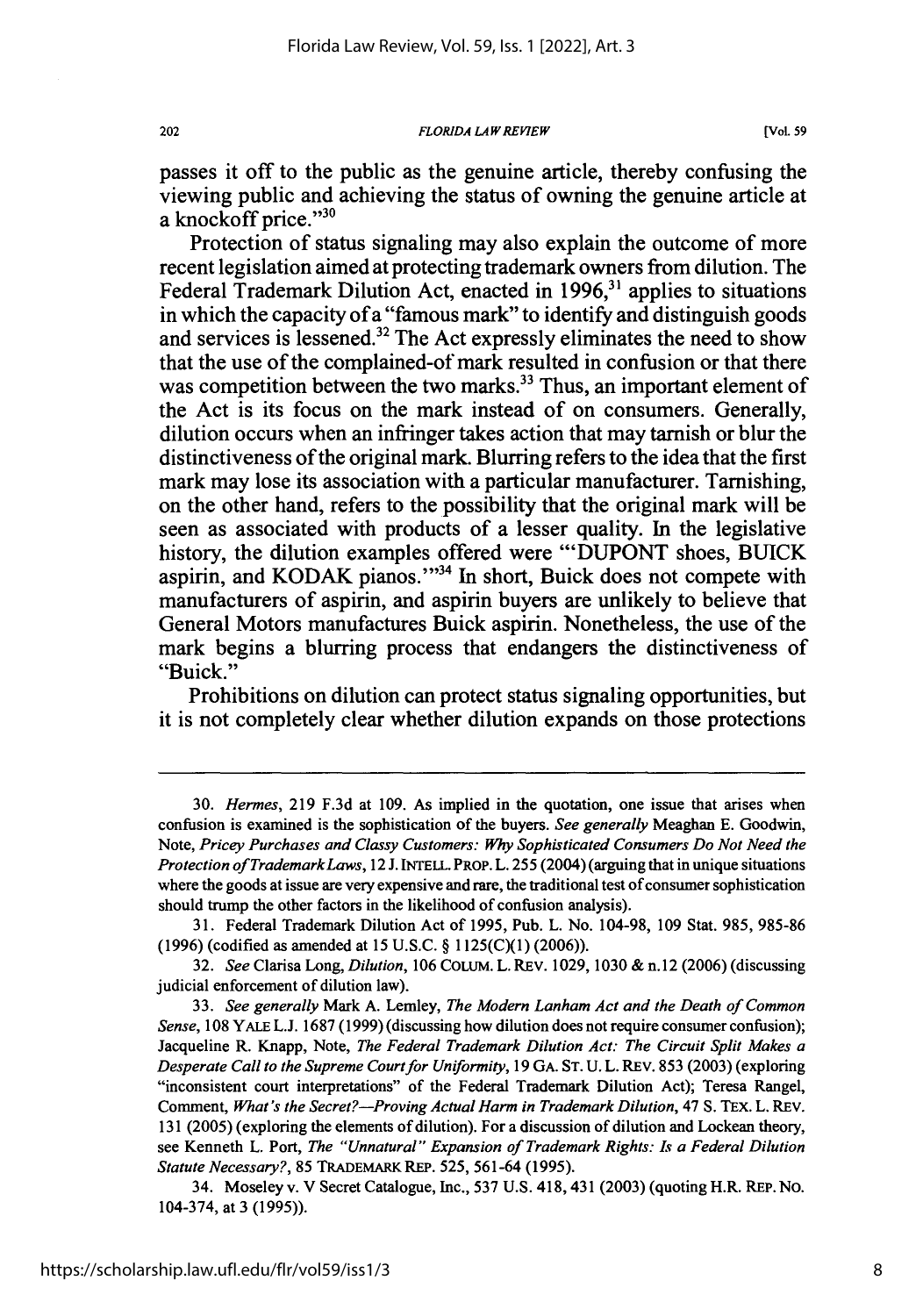#### *TRADEMARK LA* **WAND** *STA TUS SIGNALING*

203

already available under modem trademark interpretations. First, a dilution claim requires proof of a famous mark. It may be that status signaling is unlikely to occur unless a mark is famous, but this is not certain.<sup>35</sup> In particular, anti-dilution legislation may not support status signaling associated with niche markets. On the other hand, a dilution claim does not require a showing of actual confusion. In this sense, a dilution claim may be a more valuable tool for protecting status signaling. Of course, the importance of this depends on the difficulty of establishing confusion under a traditional trademark theory.<sup>36</sup>

Most problematic is the Act's definition of dilution. As noted, dilution occurs when the distinctiveness of the mark is blurred or tarnished. In the case of status signaling, although blurring can be an issue, in most instances the claim will be based on the possibility that the reputation of the original mark has been tarnished. It is not clear, however, that the definition of dilution under federal law extends to tarnishing. The Supreme Court in 2003 considered the Federal Trademark Dilution Act in *Moseley v. V Secret Catalogue, Inc.37* and observed:

The District Court's decision in this case rested on the conclusion that the name of petitioners' store "tarnished" the reputation of respondents' mark, and the Court of Appeals relied on both "tamishment" and "blurring" to support its affirmance. Petitioners have not disputed the relevance of tamishment . . . presumably because that concept was prominent in litigation brought under state antidilution statutes and because it was mentioned in the legislative history. Whether it is actually embraced by the statutory text, however, is another matter. Indeed, the contrast between the state statutes, which expressly refer to both "injury to business reputation" and to "dilution of the distinctive quality of a trade name or trademark," and the federal statute which refers only to the latter, arguably supports a narrower reading of the FTDA.<sup>38</sup>

In *Moseley,* the Supreme Court quoted the legislative history indicating that dilution extended to tarnishment. *Moseley,* 537 U.S. at 431. Since *Moseley,* legislation has been introduced to extend

<sup>35.</sup> *See generally* Christopher R. Perry, *Trademarks as Commodities: The "Famous" Roadblock to Applying Trademark Dilution Law in Cyberspace,* 32 CoNN. L. REv. 1127 (2000) (arguing that "courts have been liberal in bestowing 'famous' status").

<sup>36.</sup> For a recent study of the impact of anti-dilution law, see Long, *supra* note 32.

<sup>37. 537</sup> U.S. 418 (2003).

<sup>38.</sup> *Id.* at 432 (citing Robert N. Klieger, *Trademark Dilution: The Whittling Away of the Rational Basis for Trademark Protection,* 58 U. PrT. L. REv. 789, 812-13 & n. 132 (1997)); *see also* Scott Fetzer Co. v. House of Vacuums, Inc., 381 F.3d 477, 489 n.8 (5th Cir. 2004) (noting that the Supreme Court left open the question of "whether the FTDA creates a cause of action for tarnishing" (citing *Moseley,* 537 U.S. at 432)).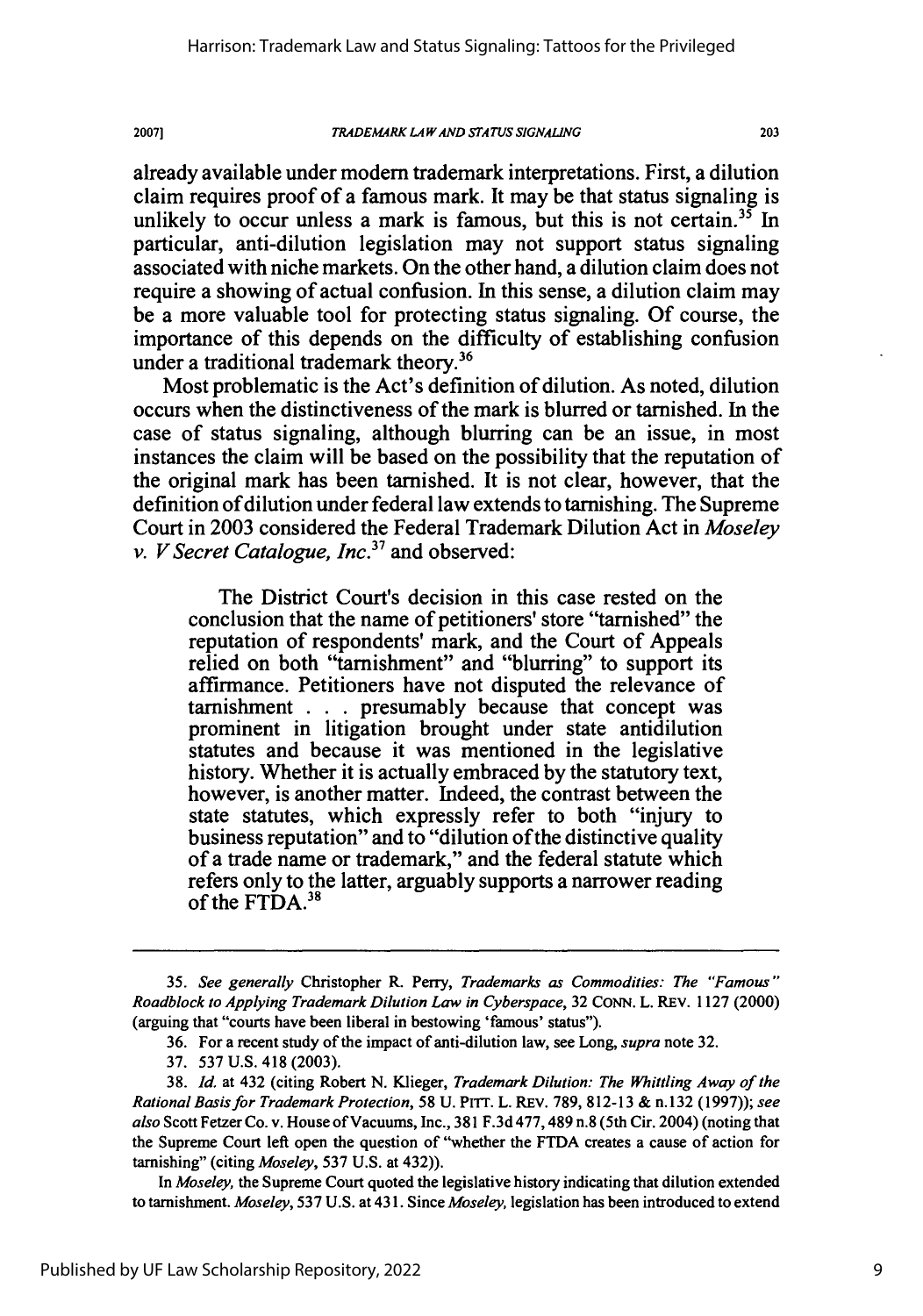*FLORIDA LAW REVIEW*

The critical question is what the eventual outcome will be as courts and perhaps the Supreme Court (again) consider whether tarnishing the senior mark is sufficient to establish dilution. **A** decision **by** the Court or Congress indicating that dilution clearly extends to tarnishing would make anti-dilution a powerful protector of status signaling.<sup>39</sup>

### III. THE ECONOMICS OF STATUS SIGNALING

Economists have written extensively about the phenomenon of making purchases in order to signal one's status.<sup>40</sup> The analysis typically starts with what are called "Veblen goods." Closely related are goods that have "snob appeal." The notion of a Veblen good stems from Thorstein Veblen's work, *The Theory of the Leisure Class.4* Veblen stressed the need of individuals to demonstrate their status through "waste." Thus,

[f]rom [a] **...** survey of the growth of conspicuous leisure and consumption, it appears that the utility of both alike for the purposes of reputability lies in the element of waste that is common to both. In the one case it is a waste of time and effort, in the other it is a waste of goods. $42$ 

When it comes to dress, according to Veblen, **"[i]t** is especially the rule of the conspicuous waste of goods that finds expression in dress."'43 Veblen

42. **Id.** at 85.

dilution to tarnishment. *See generally* Anne E. Kennedy, Note, *From Delusion to Dilution: Proposals to Improve Problematic Aspects of the Federal Trademark Dilution Act, 9 N.Y.U. J.* LEGIS. & **PUB.** POL'Y 399 (2006) (discussing how dilution jurisprudence addresses tamishment).

<sup>39.</sup> *See generally* Glynn S. Lunney, Jr., *Trademark Monopolies,* 48 EMORY L.J. 367 (1999) (discussing how trademark expansion risks creating an incentive structure fundamentally at odds with social welfare).

<sup>40.</sup> *See, e.g.,* ROBERT H. FRANK, LUXURY FEVER: WHY MONEY FAILS TO SATISFY IN AN ERA OF EXCESS (1999) [hereinafter FRANK, LUXURY FEVER] (exposing the waste of spending to signal wealth and status); ROBERT H. FRANK, CHOOSING THE RIGHT POND: HUMAN BEHAVIOR AND THE QUEST FOR STATUS (1985) [hereinafter FRANK, CHOOSING THE RIGHT POND] (exploring the consequences of people's concerns about their economic status); Basmann et al., *supra* note **5** (testing Veblen's theory of conspicuous consumption); Chao & Schor, *supra* note 5 (providing an empirical test to differentiate between status-motivated and non-status-motivated consumer demand); Robert D. Congleton, *Efficient Status Seeking: Externalities, and the Evolution of Status Games,* 11 J. ECON. BEHAV. & ORG. 175, 176-77 (1989); Eliakim Katz & Uriel Spiegel, *Negative Intergroup Externalities and Market Demand,* 63 ECONOMICA 513, 513-14 (1996); Harvey Leibenstein, *Bandwagon, Snob, and Veblen Effects in the Theory of Consumers 'Demand,* 64 Q.J. ECON. 183 (1950) (incorporating concept of conspicuous consumption into theory of consumer demand).

<sup>41.</sup> THORSTEIN VEBLEN, THE THEORY OF THE LEISURE CLASS (Penguin Books 1994) (1899).

<sup>43.</sup> Id. at 167.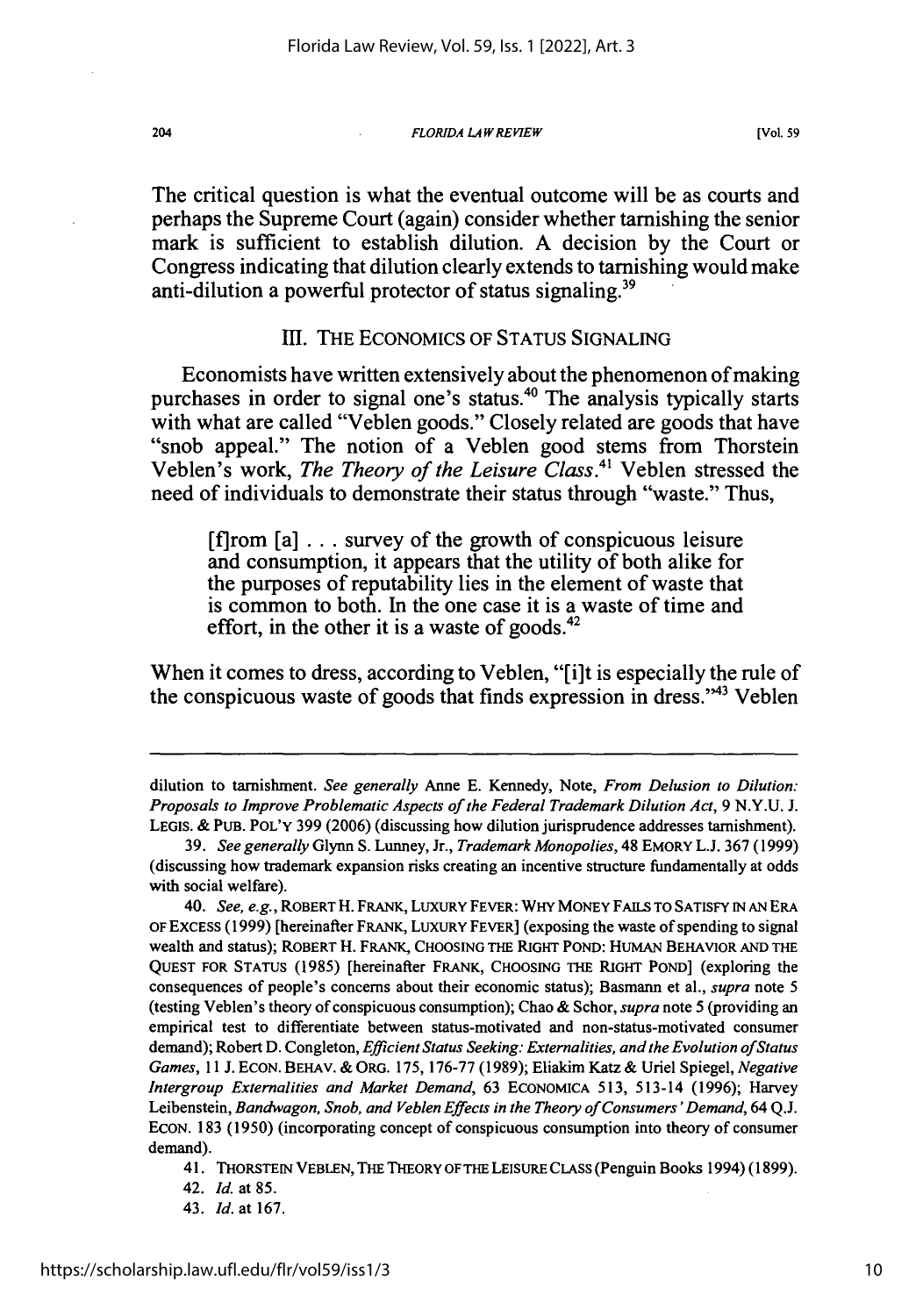### *TRADEMARK LA WAND STATUS SIGNALING*

205

describes as "waste" the elements of goods that are beyond merely functional—elements designed to demonstrate wealth and status.<sup>44</sup> The snob effect is somewhat different. A Veblen good is one that signals by virtue of the price paid. Snob effects, on the other hand, are not directly related to the price paid, but rather to the capacity of the good to signal that the buyer is "different."

## *A. Veblen Effects*

The most important effort to present the idea of conspicuous consumption in a more theoretical model is that of Harvey Leibenstein.<sup>45</sup> Two constructs seem to fit the suggestion, as already noted, that one of the attributes of a good may be its price. It is important to understand how unconventional an idea this is. From the perspective of nearly all economic theory, goods and services have certain utility-creating potential that is inherent in the goods. This potential does not change when price changes or when the good becomes more or less scarce. If the price of the good goes up, people buy less because other goods become relatively more attractive.46 This is reflected by a conventional downward sloping demand curve.

In contrast, Veblen and Leibenstein suggest that price may be a characteristic of the good itself and, as such, price itself can be a source of utility. If people want to display their wealth, they will actually derive more utility from the good the higher its price. Presumably, up to some point they are willing to pay more. In effect, the seller is selling a high price<sup>47</sup> or at least the ability to signal that one has paid a high price.

Leibenstein illustrated this phenomenon by beginning with a single demand curve like dl in Figure 1. The curve depicts the traditional demand for a product if there are no Veblen effects at work. In other words, individuals react only to the functional qualities of the product. In terms of the Kelly Bag, for example, functional qualities include its durability, security, and design. Design refers to the satisfaction derived by purchasers as a result of the appearance of the bag, but not as a result

*<sup>44.</sup> See id.* at 97-98. According to Veblen, the term "waste" "is not to be taken in an odious sense, as implying an illegitimate expenditure of human products or of human life.... It is... called 'waste' because this expenditure does not serve human life or human well-being on the whole, not because it is waste or misdirection of effort or expenditure as viewed from the standpoint of the individual consumer who chooses it." *Id.*

In today's world of economic analysis, the term "waste" would probably not be used. Anything that is the source of utility can hardly be "wasteful." Veblen himself understood this. *See id.* at 98.

<sup>45.</sup> *See* Leibenstein, *supra* note 40.

<sup>46.</sup> In addition, a price increase decreases the real income or buying power of the individual, which also leads to a reduction in quantity demanded.

<sup>47.</sup> *See* Leibenstein, *supra* note 40, at 189.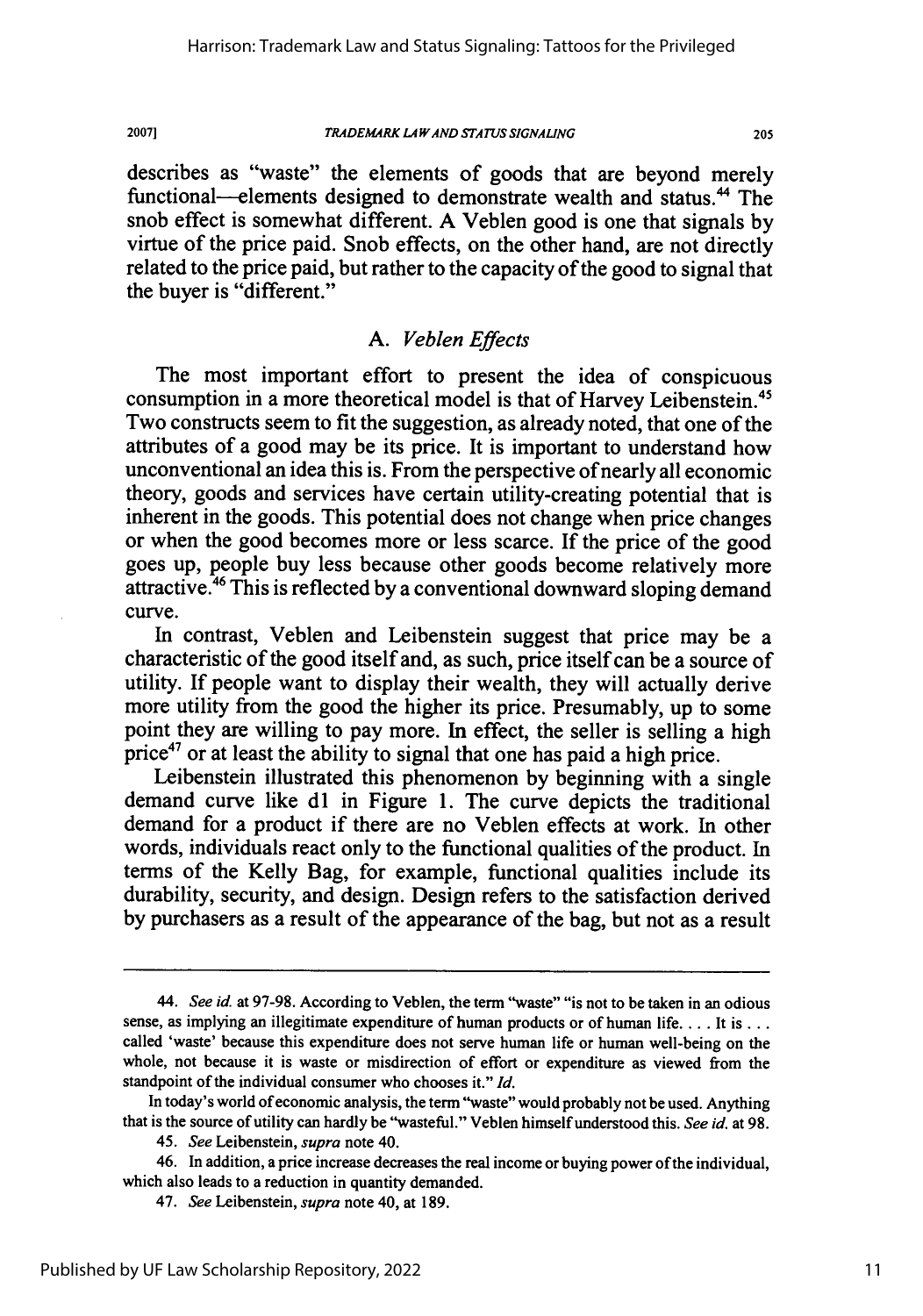*FLORIDA LAWREVIEW*

of any message it conveys to others.

206

Now suppose the good begins to have non-functional appeal as the product becomes a means of signaling wealth. This could mean a separate demand curve for each price that others believe the buyer has paid. Liebenstein called this the "conspicuous price."<sup>48</sup> For example, in Figure 1, d1 now would be the demand for Kelly Bags if buyers understood others to believe the buyers had paid \$500. On the other hand, if the signaled or "conspicuous price" were  $$1,000$ , the demand might be d2. In short, at every actual price, people would be willing to buy more bags the higher the conspicuous price. At a conspicuous price of \$1,500, the demand might be d3.



**Figure 1**

How does one determine the actual demand if demand shifts every time price changes? The answer is that in all likelihood, the actual price and the conspicuous price will eventually merge.<sup>49</sup> That is, observers will eventually know the actual price and buyers will understand this. Thus, on dl, there is only one point that is relevant, and that is the point at which the

<sup>48.</sup> Leibenstein, *supra* note 40, at 203.

<sup>49.</sup> *See id.*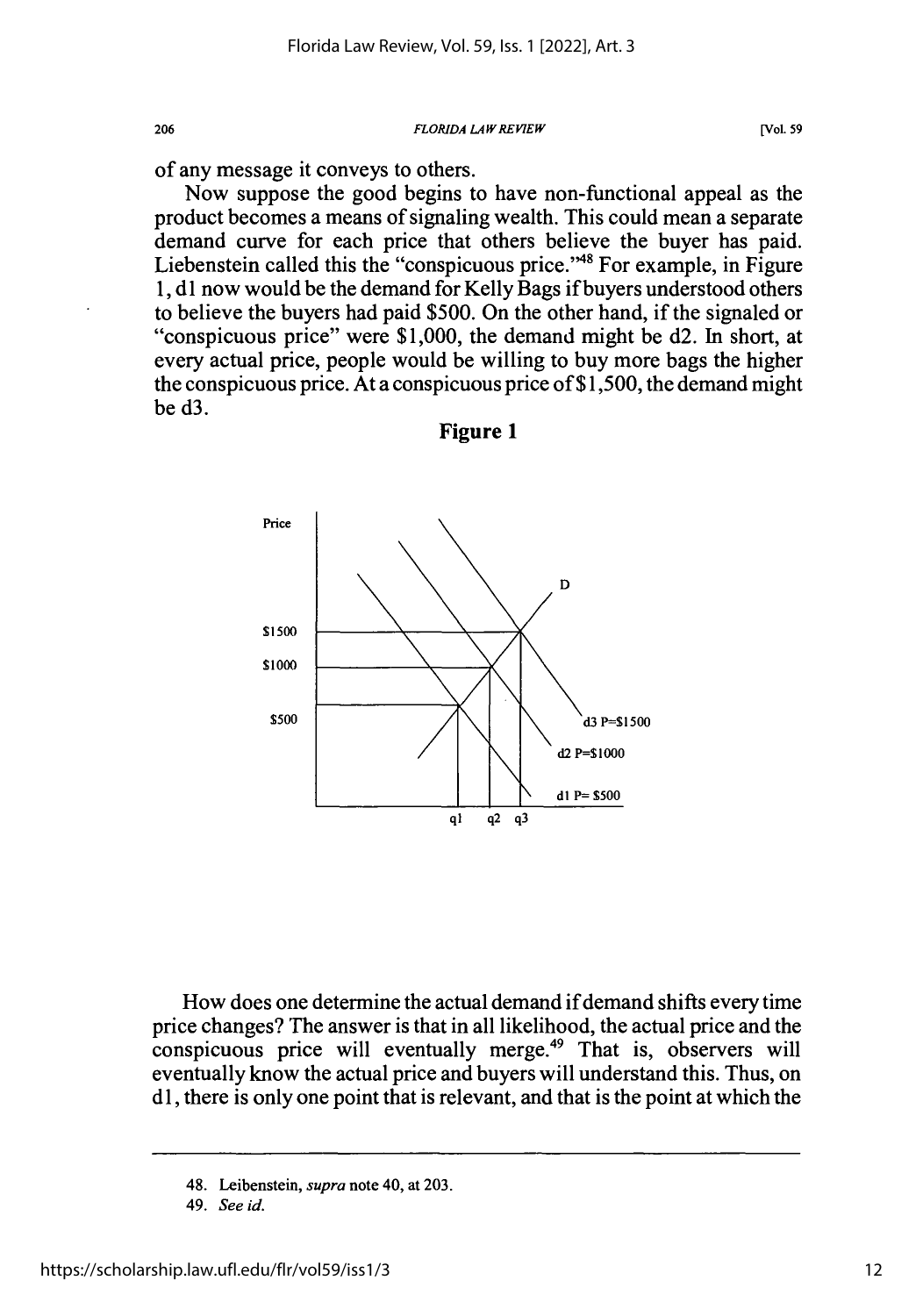2007]

### *TRADEMARK LA WAND STATUS SIGNALING*

207

conspicuous consumption price and the actual price are the same. On the graph, this means quantity **q1** would be demanded. The same analysis holds for d2 and d3. The only points that are relevant are those at which the actual and conspicuous consumption prices are equal. The quantities demanded will be q2 and q3, respectively. By connecting these points, one gets an upward-sloping demand curve, D. In effect, sellers are selling price, and the higher the price, the higher the quantity demanded. Obviously, the Veblen effect is just one effect and other effects may offset the upward-sloping demand curve depicted by D in Figure 1. In addition, as prices climb, the demand curve will likely take a normal downwardsloping shape as the good becomes too expensive. Similarly, at low prices the conventional downward slope will dominate because any Veblen effect will be minor or non-existent.

## *B. Exclusivity Effects*

Closely related to the Veblen effect is what Leibenstein identified as the "snob effect." A true snob effect occurs when one's utility from a good is increased by the sense that one has different, and perhaps superior, tastes.50 It is not clear that Leibenstein's snob cares a great deal about whether others recognize this difference. In addition, it does not appear that the snob derives utility from the sense of relative deprivation that is generated by exclusivity.<sup>51</sup>

Leibenstein's analysis of snob effects is similar to that used to illustrate Veblen effects, and the model can be adapted to demonstrate the impact of exclusivity effects. Exclusivity signaling of the type protected by trademark law involves more than being different. It involves the recognition by others of that difference. The question is how demand reacts to the increased ability of a good to effectively signal to others that one is discriminating, special, privileged, or tasteful in comparison to others. Or, how does demand react to the ability of a good to generate utility from a sense of being relatively better off? The key is to purchase items others may want but cannot afford. For example, dl in Figure 2 presents the demand of a good if the ratio of the number available to the

<sup>50.</sup> *See* Leibenstein, *supra* note 40, at 189, 199. In a 1986 article cleverly entitled *Counterfeit Goods,* Richard Higgins and Paul Rubin analyzed the possibility that signaling was actually associated with the snob effect. Richard **S.** Higgins & Paul H. Rubin, *Counterfeit Goods,* 29 J.L. & ECON. 211, 213-14 (1986). Although Higgins and Rubin rely on Leibenstein's model, they apply it in a slightly different way. Leibenstein dealt with the impact of perceived "total market demand" on demand. *See* Leibenstein, *supra* note 40, at 199-200. Higgins and Rubin refer instead to the impact of "total number of units consumed" on demand. Higgins & Rubin, *supra,* at 213-17.

*<sup>51.</sup> See generally* Jeffrey L. Harrison, *Class, Personality, Contract, and Unconscionability,* 35 WM. & MARY L. REv. 445, 460-63 (1994) (discussing relative deprivation).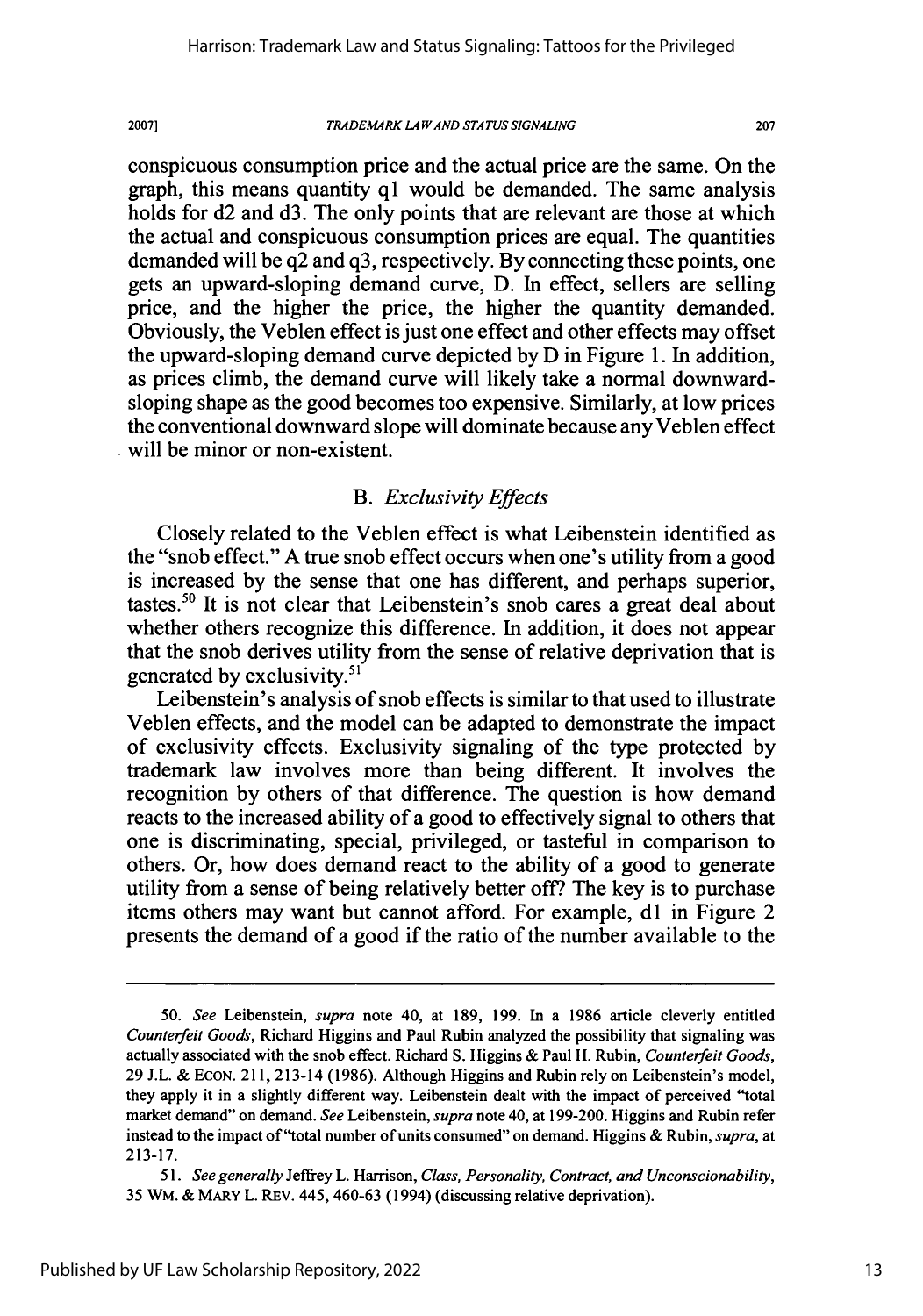### *FLORIDA LAW REVIEW* **208 [Vol. 59**

number desired is a certain level. Here it shows the amount buyers are willing and able to buy at each price if they understood that, say, 1,500 units would be made available while 20,000 people find the good highly desirable. Again, the downward slope is dictated by the functional characteristics of the good. The demand curve d2 would represent demand if buyers expect that only 1,000 will be available, while d3 corresponds to a belief that 500 will be available. The curves shift outward (increase) because as the number of units expected to be sold as a percentage of the number desired decreases—i.e., the waiting list grows longer—the good becomes more valued as a signaling mechanism.

Again, the question is what actual demand is. If we assume that information will eventually be available about the number of units sold, then the only relevant point on dl is the one that corresponds with that level of output. The same is true for d2 and d3. By connecting these three points, the actual demand is derived, illustrated as D in Figure 2. The actual demand curve is steeper (more inelastic) than any of the individual curves. In effect, the quantity demanded increases more slowly along D as price decreases than it does with respect to any of the intermediate curves. This is because as price goes down and quantity demanded increases, the effect is offset as the good loses its relative privilege effect.



**Figure 2**

**A** very important feature setting snob or exclusivity signaling apart from the Veblen effect is the role of positional externalities. Economist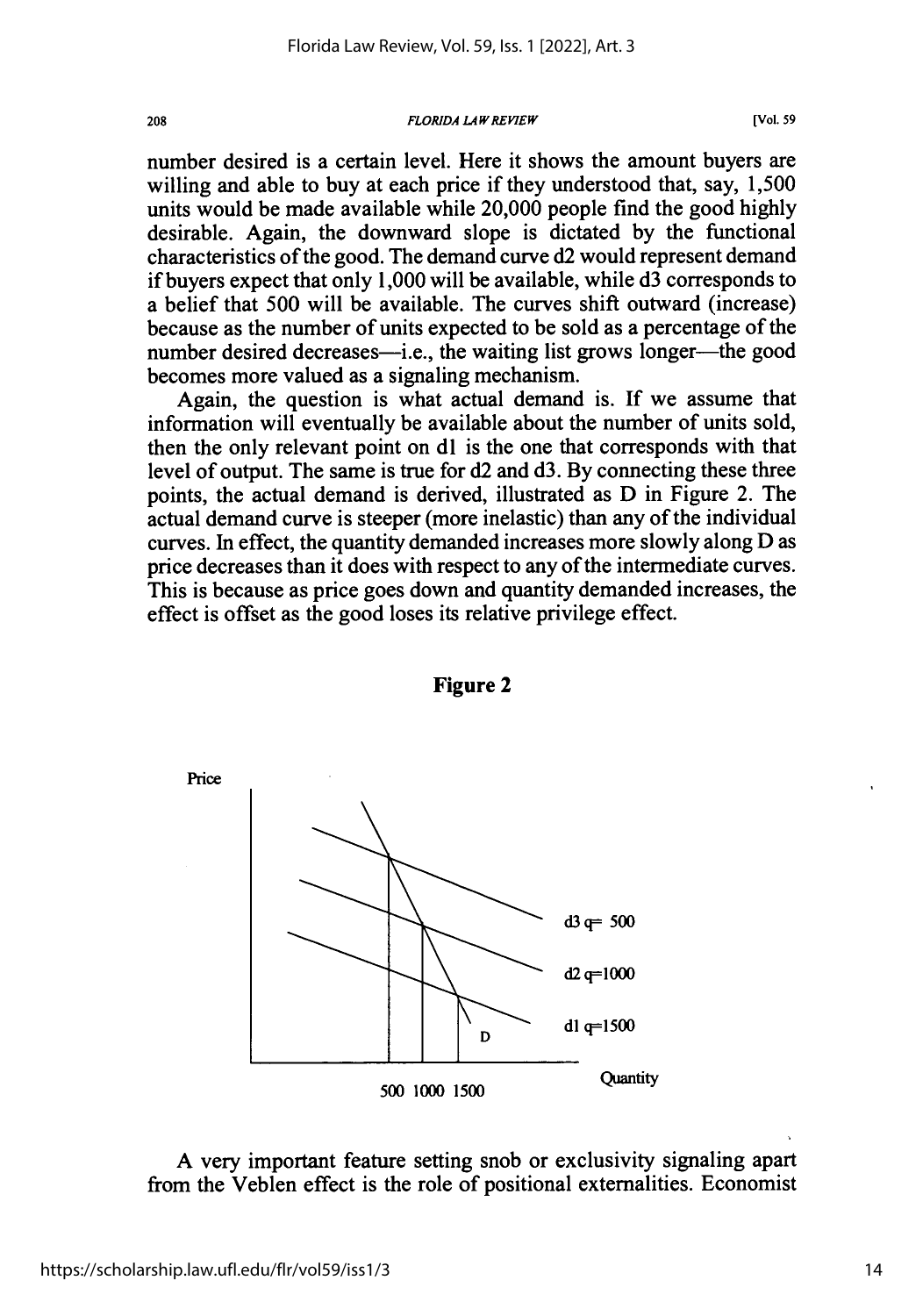#### *TRADEMARK LA WAND STATUS SIGNALING*

209

Robert Frank captures the idea when he writes: "Most economists accept the proposition that market allocations may be suboptimal when production is accompanied by discharge of environmental pollutants .... The dependence of utility on relative consumption gives rise to what I have ... called positional externalities. Analytically, these externalities are no different from ordinary environmental pollutants."52 In effect, status signaling of any kind can have a negative impact on others by eliciting feelings--envy, inadequacy, or annoyance-that are actually forms of disutility and which may be connected to physical and mental health.<sup>53</sup> This is true with respect to both Veblen and snob effects. The difference is that the utility derived from snob effects may grow as the negative impact on others increases. In other words, there is an interdependency.<sup>54</sup> As will be explained below, this raises both moral and practical problems that are specific to snob signaling.

# *C. A Synthesis*

In the case of a Rolex watch or a Kelly Bag, which model fits best? Are buyers attracted because they want to be identified as part of an exclusive group or do they want to exhibit their wealth? In reality, probably both. While high prices and exclusivity are typically found together, the snob effect has a more direct associational element. That is, people want to be identified with exclusive groups.<sup>55</sup> By contrast, a pure Veblen effect, as modeled by Leibenstein, is not as clearly related to the number of people excluded. The clearest common characteristics shared by the snob and Veblen effects are that both are unrelated to the functional or aesthetic appeal to the buyer, and both are dependent on the recognition by others of what the signals mean.

Both effects could be combined in a single model that cannot be presented in a two-dimensional space. The logic of such a model is, however, readily evident. Some goods can deliver on both motivations. They signal wealth and exclusivity. But this does not mean these effects

*55. See generally* Kaushik Basu, *A Theory ofAssociation: Social Status, Prices and Markets,* 41 OxFoRD ECON. PAPERS 653 (1989) (exploring the role of association with a select group).

<sup>52.</sup> Robert H. Frank, *The Frame of Reference as a Public Good,* 107 EcON. J. 1832, 1843 (1997) (footnote omitted); *see also* Peter Townsend, *The Meaning of Poverty,* 13 BRIT. J. Soc. 210 (1962) (discussing poverty as a relative concept, one that cannot be defined without reference to outside factors). This possibility was not lost on Veblen, who wrote: "Since the consumption of these more excellent goods is an evidence of wealth, it becomes honorific; and conversely, the failure to consume in due quantity and quality becomes a mark of inferiority and demerit." VEBLEN, *supra* note 41, at 74.

*<sup>53.</sup> See* FRANK, LUXURY FEVER, *supra* note 40, at 140-45.

<sup>54.</sup> One could view the question like this: Would goods and services associated with snob effects be valued if the identities of buyers were kept secret and the goods were enjoyed only in private? Some value would remain but it is unlikely that all of it would.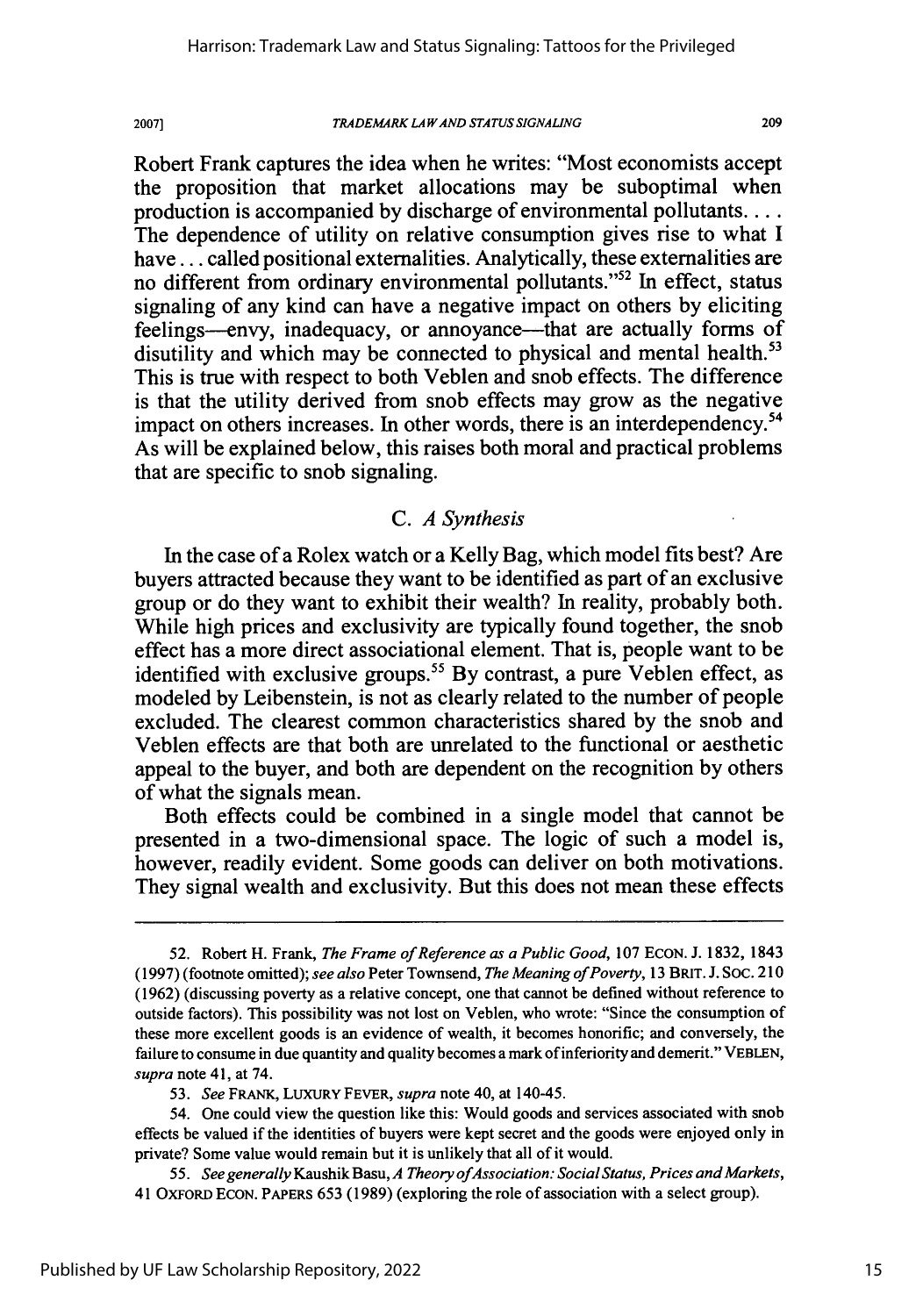*FLORIDA LAWREVIEW*

will move in the same direction. For example, if there is a Veblen appeal and the price rises, the possible attraction of new buyers may result in lower snob appeal. A very expensive car might have a pronounced Veblen effect but begin to lose snob appeal as it increasingly becomes a favorite of the wealthy. The relative strength of the two effects as well as the impact of price on quantity demanded-ignoring all non-functional effects—determines the ultimate shape of the demand curve.<sup>56</sup>

The more important question in the context of this Essay is whether differences in the effects have public policy implications. Is it possible that there should be a public subsidy for efforts to communicate exclusivity but not for efforts to communicate wealth? Or, should public policy be designed to assist those who desire to communicate to others that they are wealthy but not to assist those for whom exclusivity is the important factor? Because these two effects are so closely intertwined, any effort to treat one would surely affect the other. Such a finely tuned policy is likely impractical.

# IV. THE EFFICIENCY OF STATUS SIGNALING

On first impression, the idea that markets produce suboptimal amounts of information about status seems unlikely. Even less appealing for many is the idea that public policy should be used to subsidize that process. Specifically, why should the public be expected to support self-indulgence designed to enable people to appear to be superior to others when the entire process may be wasteful? For example, if there is competitive signaling with each person attempting to keep up with his or her relevant "Jones," a great deal may be expended but no one comes out ahead. Ultimately, the problem is similar to the prisoner's dilemma and is unlikely to be overcome by references to self-interest, narrowly defined.<sup>57</sup> Still, unless one is willing to decide that the utility derived from status signaling is somehow different than the utility from other types of activities, there may be room to argue, as an economic matter, that subsidization is appropriate.<sup>58</sup> The process of examining the possibility that public support for status signaling makes for good policy requires some initial considerations.

First, although it is probably impossible to design public policy to distinguish between Veblen effects and snob effects, it is useful to keep in mind the difference between the two. In its purest form, the Veblen buyer is not affected directly by how many others purchase the item as long as

210

<sup>56.</sup> *See* Leibenstein, *supra* note 40, at 205-06.

<sup>57.</sup> *See* FRANK, **CHOOSING** THE **RIGHT** POND, *supra* note 40, at 121-42 (1985); Viet D. Dinh, *Forming and Reforming Wants,* 85 GEO. L.J. 2121, 2128-32 (1997).

<sup>58.</sup> *See, e.g.,* Kozinski, *supra* note 9, at 969-70.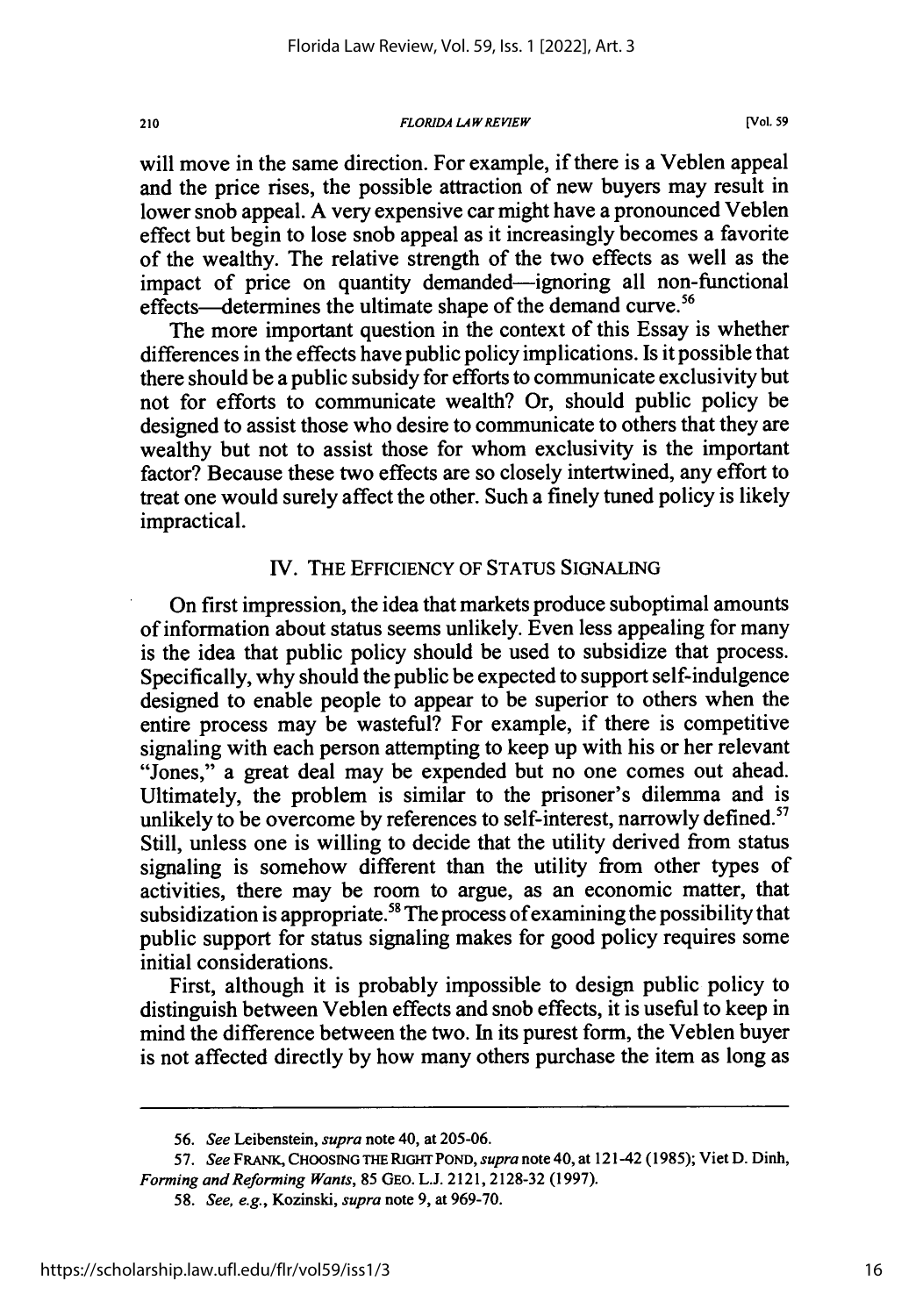**TRADEMARK LAW AND STATUS SIGNALING** 

 $211$ 

the signal about the price paid remains clear.<sup>59</sup> Conversely, the snob effect depends on limited access regardless of price. In other words, the snob effect requires that others are both unable to possess the item *and* conscious of that deprivation. This difference is factored into the analysis that follows.

Second, in his original work, Veblen used the term "waste" to describe consumption designed to demonstrate one's wealth. The concern was that the market directed resources into the production of goods that were more whimsical than beneficial.<sup>60</sup> The implication was not just that signaling should not be subsidized, but that spending on luxury items should be limited. This type of thinking is now out of fashion among economists because of the rise of the idea that one cannot make interpersonal comparisons of utility. As a purely economic matter, it is impossible to tell whether welfare is increased or decreased by the production of another Rolex watch as opposed to increased research on a cure for AIDS. Thus, by modern standards, the issue with respect to Veblen and snob effects must be assessed from a standpoint that accepts snob signaling as a source of well-being, at least for those doing the signaling.

A third consideration can be understood by reference to Judge Kozinski's analysis of the Veblen effect.<sup>61</sup> In the context of the Rolex watch, Judge Kozinski asks whether it is economically beneficial to producers to sell Rolex copies. According to Judge Kozinski, allowing the copies to exist is "a pure loss" because it "will make it less likely that Rolex **...** and others will invest in image advertising, denying the imageconscious among us something we hold near and dear.<sup> $562$ </sup> Framing the issue this way leads to only one answer, but it is an odd perspective. Judge Kozinski's view suggests those who purchase Veblen or snob goods are *entitled* not to have their signaling made less effective by discontinuing public subsidization. A better question and one addressed here is whether the utility derived from Veblen and snob effects is worthy of public

<sup>59.</sup> Obviously, under most conditions, increased sales mean lower prices. A seller attempting to market a good for its Veblen qualities would presumably not attempt to sell so many that a price decrease would be required.

<sup>60.</sup> *See also* STUART CHASE, THE TRAGEDY OF WASTE 27, 30-31, 53, 85-90 (1925); Paul M. Gregory, *A Theory of Purposeful Obsolescence,* 14 **S.** ECON. J. 24, 29, 39, 43-44 (1947); Daniel Horowitz, *Consumption and Its Discontents: Simon N. Patten, Thorstein Veblen, and George Gunton,* 67 J. AM. His. 301, 309 (1980); Reginald Lennard, *The Taxation of Luxury,* 28 EcON. **J.** 287, 294 (1918).

<sup>61.</sup> *See* Kozinski, *supra* note 9, at 969-70. Professors Dogan and Lemley describe Judge Kozinski as discussing Veblen goods. *See* Stacey L. Dogan & Mark A. Lemley, *The Merchandising Right: Fragile Theory or FaitAccompli?,* 54 EMORY L.J. 461,492 (2005); Lemley, *supra* note 33, at 1706 n.98. In reality, Judge Kozinski expressed the idea as "[k]eeping the supply low and the price high." Kozinski, *supra* note 9, at 970.

<sup>62.</sup> Kozinski, *supra* note 9, at 970.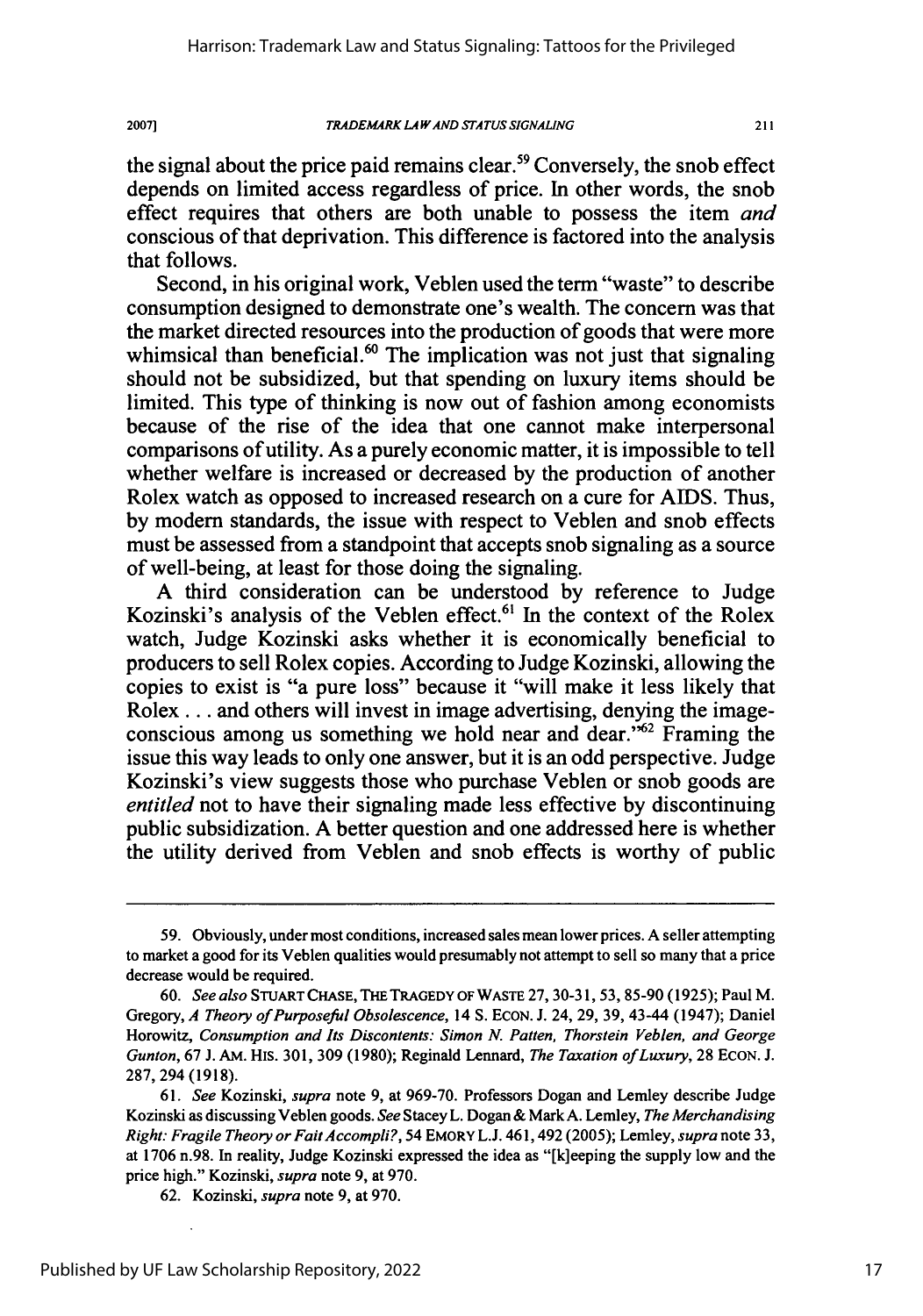*FLORIDA LAW REVIEW*

expenditures.

Fourth, as an economic matter, efforts to subsidize either snob or wealth effects fail an economic test based on Paretian standards.<sup>63</sup> A change in resource allocation is Pareto Superior if it leaves at least one person better off and no one worse off. It is a very rigid test that, in some respects, limits the role of government to practically nothing. In the case of Veblen and snob effects, using taxpayer funds to support the system instantly fails the Pareto test.

Fifth, the question of whether status signaling satisfies the less stringent Kaldor-Hicks or wealth maximization test $<sup>64</sup>$  raises a further concern. This</sup> test requires only that those benefitting from the reallocation of resources *could* compensate those who are worse off. It is important to note that "benefit" here refers to the net benefit resulting from government assistance in one form or another. Benefit is measured in terms of the value attributed to the gain. To understand why this approach can be a bit sticky, it is useful to examine it in the context of criminal law. Economists often address the issue of efficient levels of criminal activity or, more directly, the efficient level of activities that harm others.<sup>65</sup> This idea can be applied to conduct ranging from double parking to car theft or assault. In the case of a car theft, for example, if the benefits of taking a car without permission-say, to take an injured person to the hospital-exceed the social cost of theft, it is efficient to do so. In fact, a case can be made that it is the possibility of efficient car theft that explains a decision not to set penalties high enough to deter all car theft.<sup>66</sup>

On the other hand, when the "benefit" of the crime is directly linked to the harm caused and the level of that harm, the analysis of efficiency is more difficult. For instance, suppose the benefit one gets is derived from the pain the victim seems to experience.<sup> $67$ </sup> As the pain increases, so does the benefit. There may still be an efficient level of assault but, as Richard Posner points out, the possibility that a wealth-maximizing analysis would permit the harmful activity is an indication of the weakness of the method

<sup>63.</sup> *See* JEFFREY L. HARRISON, LAW **AND** ECONOMICS: **CASES,** MATERIALS AND BEHAVIORAL PERSPECTIVES 50-51 (2002) (explaining the concepts of Pareto optimality and Pareto superiority).

*<sup>64.</sup> See id.* at 59-60.

*<sup>65.</sup> See generally* Gary S. Becker, *Crime andPunishment: An EconomicApproach, 76 J.* POL. ECON. 169 (1968) (exploring the efficient levels of resources and punishment that should be used to enforce different kinds of legislation).

<sup>66.</sup> Car theft may not be punished more severely than it is because, while we would like people not to steal cars for joy rides, it may be desirable to steal a car to take an injured person to the hospital or to escape a natural disaster.

<sup>67.</sup> In other words, the parties have interdependent utility functions. In the case of love or caring, one may be affected positively by the enjoyment of another. In the case of snob effects, one may be affected positively by the displeasure of others.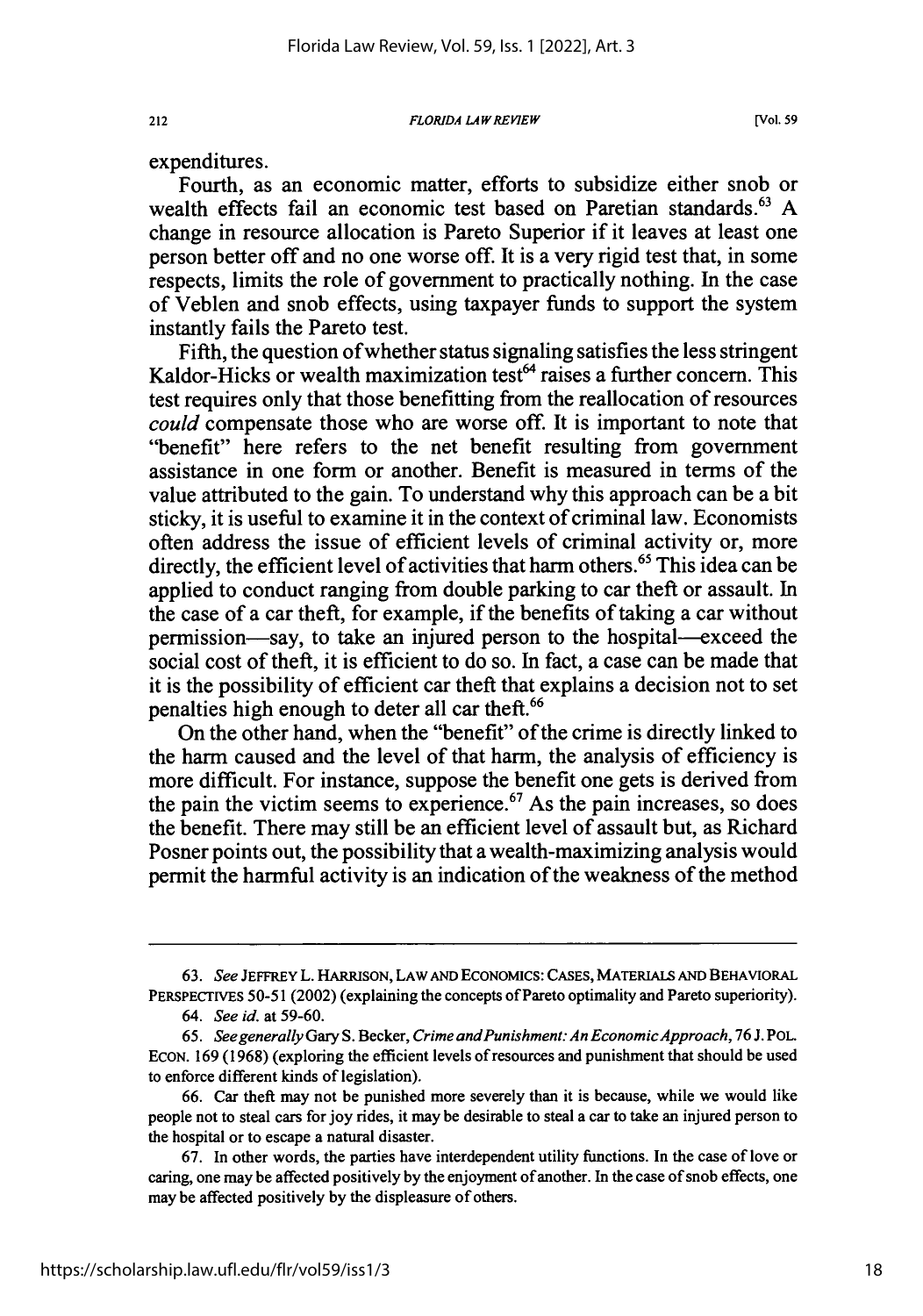*TRADEMRK LA WAND STA TUS SIGNALING*

 $211$ 

of analysis.<sup>68</sup> In addition, there is something of a practical problem. It is relatively easy to compare the cost of having a car stolen to the benefits experienced by the thief because these two amounts are not dependent on each other. On the other hand, in the case of some crimes—like assault or rape—the analysis is dynamic: The benefit changes as a function of the harm caused, and the process of determining an efficient level, if any, is more elusive.

The same type of analysis $69$  and its limitations can be applied to snob signaling.<sup>70</sup> To some extent, value and demand for snob signaling is linked to the deprivation of others. This is not to say there are not instances in which someone purchases a good or service that sets him or her apart and chooses to enjoy the good or service in private. In these cases, good feelings are not intensified by virtue of the recognition of the difference by others. In fact, there is no signaling at all. But when there is signaling, it is hard to completely separate the need to signal one's difference from the third party feelings of envy, unmet needs, injustice, frustration, and inadequacy. To the extent these feelings are positional externalities of snob displays and to the extent they enhance the pleasure of those making the displays, we begin to see the moral and the practical complexities of an economic analysis of crime.

### *A. Veblen Effects*

**A** general evaluation of Veblen effects subsidization begins with the question of whether information about wealth would be produced in suboptimal amounts in the absence of public subsidization. As noted above, the Veblen effect is viewed as not depending on feelings of exclusivity per se. In order for subsidization to make economic sense, one must decide that wealth signaling has a public good quality.71 **A** close look at the question illustrates how bizarre a policy of subsidizing wealth

*<sup>68.</sup> See* RICHARDA. POSNER, ECONOMIC ANALYSISOFLAW **216** (6th ed. **2003).** Posner points out that the analysis can still determine an efficient level of crime-usually expressed in terms of efficient levels of rape-but the fact that the methodology may suggest this unthinkable result is indicative of"limitation[s] on the usefulness of that theory." *Id.; see also* Robert H. Frank, *Why Is Cost-Benefit Analysis So Controversial?,* 29 J. **LEGAL** STUD. **913** (2000) (providing a defense of the cost-benefit principle, but also discussing the shortcomings of cost-benefit analysis); Richard A. Posner, *The Ethics of Wealth Maximization: Reply to Malloy,* **36 U.** KAN. L. REv. 261, 263-65 **(1988);** Gary T. Schwartz, *Economics, Wealth Distribution, and Justice,* **1979** Wis. L. REv. 799, 802-04.

<sup>69.</sup> Clearly, however, an economic rationale for rape is a far more repugnant concept than one related to status signaling.

**<sup>70.</sup>** As presented here, the issue does not apply to Veblen effects. Although there may be positional externalities, they do not then lead to increased utility for the signalers.

**<sup>71.</sup>** The second question is whether the availability of the information at subsidized levels offsets the harmful effects.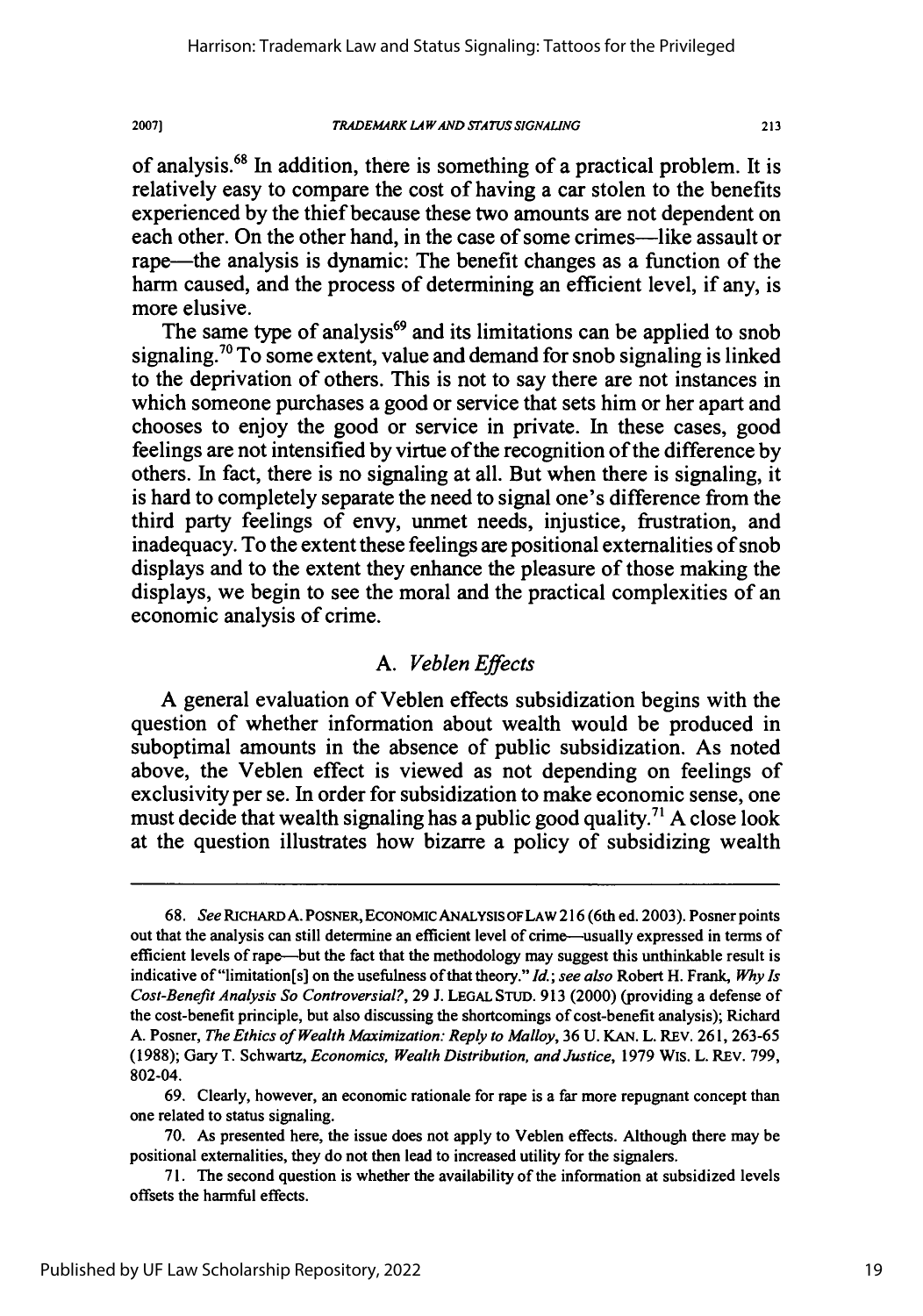#### *FLORIDA LAW REVIEW*

signaling seems. Public goods result in positive externalities and are subject to free-riding. Take for example, police protection, one of the usual examples of why free-riding might lead to suboptimal results. Each person desires security, but each person also realizes that if his or her neighbor buys a watch dog or pays to have someone patrol the streets, there will be an overflow of benefits. Consequently, there is a temptation to free-ride and enjoy the security provided **by** your neighbor. The problem is that if everyone behaves similarly, there will be no security, even though security is highly valued. In different terms, there is a demand for security, but it is not revealed in the market because each party desires to free-ride. Since the demand is not manifested, the actual production will be suboptimal.

The critical issue with respect to wealth signaling is whose demand is relevant. For example, is it the viewers of wealth information who understate their demand in hopes of free-riding on the efforts of others? Is it the signalers themselves who demand avenues for delivering their signal but understate that demand in hopes that others will provide it for them? Neither of these seems likely. The idea that the viewers of wealth signals are somehow involved in a strategic game of pretending they are not curious seems, on its face, improbable. Similarly, those engaged in wealth signaling are unlikely to understate their demand because a signal about one's wealth is personalized. More specifically, information about a person's wealth is—unlike public goods—exclusive. Unlike the barking watch dog and its benefits to the entire neighborhood, information about Bill Gates' wealth cannot benefit Warren Buffet.

The only possible public good rationale would have to be that *some* goods that signal wealth are "undersupplied" because investment in their production is not profitable. This would occur when demand for *specific means* of signaling is understated because potential buyers fear free-riding **by,** for example, counterfeiters. Notice that this is not an argument that wealth signaling is produced in suboptimal amounts. Instead, it is an argument that specific suppliers in the market are unable to compete effectively because they cannot limit the use of their means of communication. In other words, these producers are unable to offer-as a product characteristic-a promise of exclusivity to potential buyers.

Consequently, the judicial opinions that extend trademark protection to wealth signaling72 do not address the issue of suboptimal levels of information about wealth. Instead, these are decisions that protect producers from competition **by** other producers who can actually deliver exclusive wealth signaling. Wealth signals that permit no free-riding abound. Exclusive neighborhoods, expensive cars, extravagant vacations and parties, yachts, and cosmetic surgery are all effective wealth signals that are not subject to free-riding **by** counterfeiters and need no subsidy

<sup>72.</sup> *See supra* notes 22-30 and accompanying text.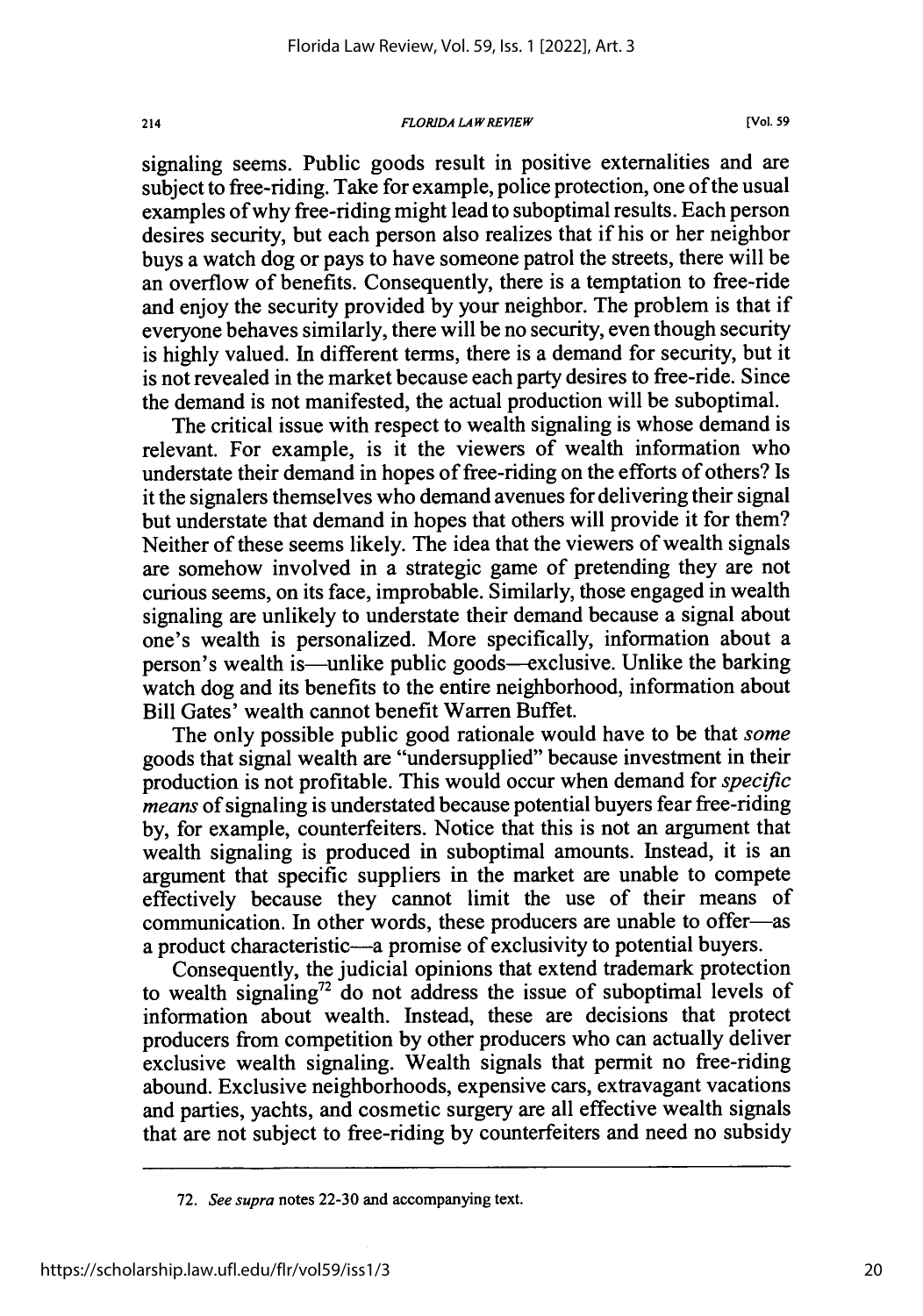from the government. In fact, those who protect their brand or appearance because they are selling signaling capacity do not need a comparable subsidy because they are simply competing with a variety of other suppliers of the same "product." $773$ 

An analogy from antitrust law may help bring this point into focus. A plaintiff in an antitrust case lacks standing unless the harm suffered is antitrust injury.<sup>74</sup> Antitrust injury is the injury that results from a loss of competition. The plaintiff's interest and the public's interests (in more competitive markets) must be aligned for the plaintiff to have standing. For example, a firm does not have standing to challenge the merger of two of its competitors if the harm it seeks to avoid is simply the result of now having to compete with a firm that can deliver better goods at lower prices.<sup>75</sup> In the case of wealth signaling, the issue is whether the interests of the public are aligned with that of signal sellers. Here the public interest is in maximizing the net total welfare derived from wealth signaling. The case has been made that this goal can be realized by relying on "natural"<sup>76</sup> signaling goods and services. Adding new competitors does not increase the amount of signaling bought and sold. Instead, the protection for artificial competitors in this market only adds to the number of firms that will divide up a finite amount of spending. In other words, it is a net loss to society. An expenditure designed exclusively to have distributive effects but lacking utility or wealth increasing effects is not wealth maximizing.

In short, it seems unlikely that those who demand wealth signaling actually demand less or that less is sold because some of the means of disseminating this information are ineffective without trademark protection. If, in fact, the "quantity" of wealth signaling bought and sold in markets remained constant without stretching trademark law to assist specific producers, the question then becomes whether it should be an element of public policy to subsidize relatively inefficient producers of wealth signaling. It may be that it is appropriate, but that position cannot be supported by reference to any concept of economic efficiency. The question really has only distributive implications: How should the benefits from the marketing of wealth signaling be divided up?

<sup>73.</sup> For a similar, although not identical, view based on another line of reasoning, see Goodwin, *supra* note 30.

<sup>74.</sup> E. THoMAs **SULLIVAN** & **JEFFREY** L. HARRISON, **UNDERSTANDING ANTITRUST AND ITS** ECONOMIC IMPLICATIONS 51-56 (4th ed. 2003). For a good example illustrating the concept, see *Todorov v. DCHHealthcare Authority,* 921 F.2d 1438, 1449-51 (1Ith Cir. 1991).

<sup>75.</sup> *See* Brunswick Corp. v. Pueblo Bowl-O-Mat, Inc., 429 U.S. 477, 487-89 (1977).

<sup>76. &</sup>quot;Natural" in this context means goods and services that effectively signal exclusivity *without* government protection from free-riding.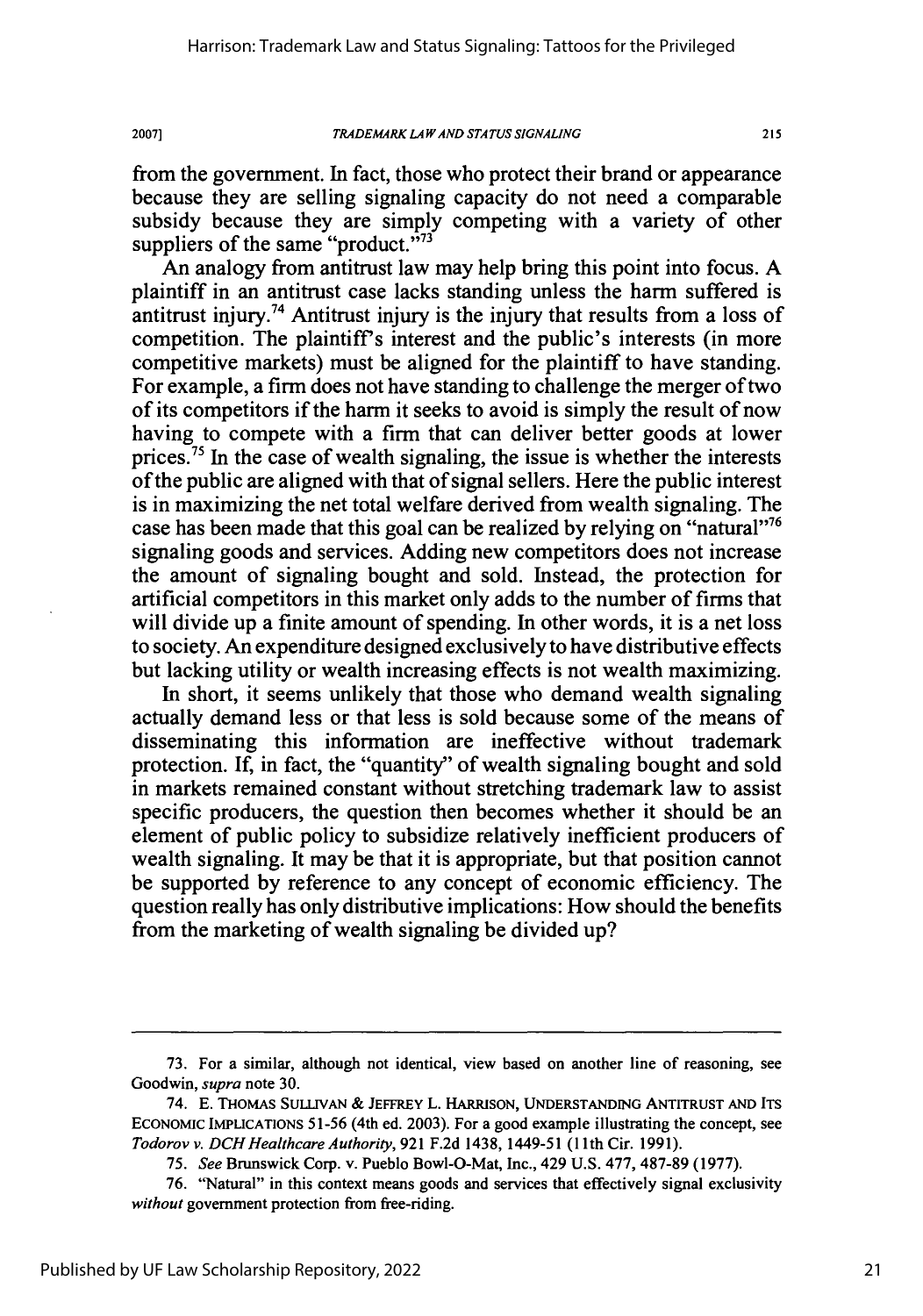#### *FLORIDA LAW REVIEW*

### *B. Exclusivity Effects*

As discussed above, there are differences between Veblen effects and snob effects. Veblen effects demonstrate wealth while snob effects are more closely related to signaling that one is different from and superior to others. Natural Veblen-effect goods can be snob goods and vice-versa, but this is not always the case. For example, ostentatious displays of wealth are often shunned by those who claim to be different by virtue of their good taste. The effectiveness of the exclusivity or snob effect relates directly to the exclusion of others, sometimes independent of the price paid.

The analysis of the snob effect is more complex than that of Veblen effects. This is directly related to the fact that the snob impact is not measured by the price of the good alone. Notions of difference and exclusivity suggest an interpersonal component. Obviously there is no snob appeal if the product is obtainable by all. There must be a frame of reference by which comparisons are made.<sup>77</sup> Within limits,<sup>78</sup> buyers presumably draw more satisfaction the greater the number of people excluded from a comparable purchase. If the process is to work, the buyer must sense that those excluded have unmet demands. Perhaps buyers can be deluded into believing this is true when it is not, but the impact is likely to be greater if it is widely known that some privileged people are included and others are not. For example, in 1990 the Hermes Kelly Bags started at \$2,850, with a nearly one-year waiting list for orders.<sup>79</sup> By 2004, the waiting list had been closed for three years so Hermes could catch up on backorders.<sup>80</sup> Instances like these may generate little in the way of sympathy, but the essence of the snob effect is that the product delivers more in the way of snob-based utility the longer the waiting list or the higher the level of unmet demand.<sup>81</sup>

Further complications arise from the fact that there may be fewer "Tuttier complications arise from the fact that there may be fewer<br>"natural"<sup>32</sup> sources of snob effects than there are for Veblen effects.

216

<sup>77.</sup> *See generally* Robert Frank, *Frames ofReference and the Quality of Life,* 79 AM. ECON. RFv. 80 (1989) (discussing "the critical role of context as a determinant of human satisfaction").

<sup>78.</sup> Snob effects are most likely associated with being part of an exclusive group. Put differently, if there were only a few units of a product available, it is not clear that it could have much snob appeal.

<sup>79.</sup> *See* Margot Homblower, *As Luxe as It Gets; The Bold Scion of Herms Gives an Old World Firm Fresh Pizazz,* TIME, Aug. 6, 1990, at 52.

<sup>80.</sup> *See* Paula Rath, *Luxury in Bag at Herrn&,* HONOLULU ADVERTISER, Sept. 15, 2004, at 1E (reporting that Hermès "asked women to wait just to be put on the waiting list").

<sup>81.</sup> In fact, a long waiting list may become longer as the snob appeal increases. This possibility is suggested by advertising campaigns stressing exclusivity.

<sup>82.</sup> *See supra* note 76.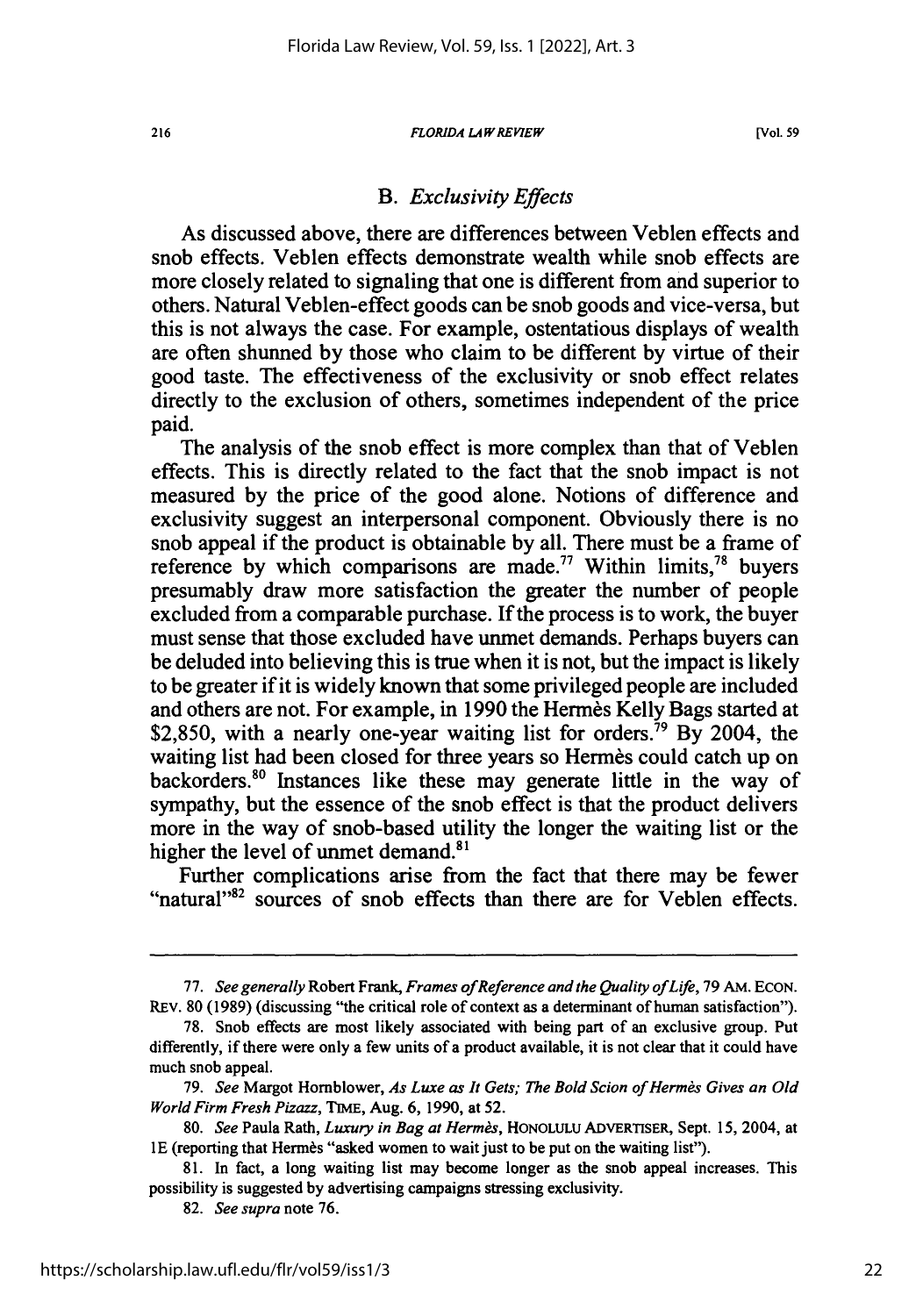*TRADEMARK LA WAND STATUS SIGNALING*

20071

217

Obviously, there are many goods and services that are naturally in short supply, but scarcity alone is not enough to assure a snob impact. For example, it may be that the snob effect of owning a moon rock is less than owning a luxury car of which only 1,000 are made per year. In addition, some goods in short supply that would seem to have snob appeal, like a limited edition artwork, may be vulnerable to copying. Moreover, it is possible that the most effective snob effects are generated by advertising.<sup>83</sup> The point is that the key to an effective snob product may be to keep supply of counterfeit products low, which typically requires some level of government involvement.

As already noted, snob signaling fails a Pareto test of efficiency. It fails not simply because of the direct taxation required to fund the administrative necessities, but also because it requires investment in a process that means making some feel worse off as a result of not possessing the snob good.

Under the wealth maximization standard, the test is whether those benefitting from the subsidization could compensate those incurring losses or costs. There are three costs. First is the value of the disutility suffered by those at whom snob signaling is aimed. These are the positional externalities described by Robert Frank.<sup>84</sup> Second is the cost to the public of policing counterfeit goods. This includes the actual costs of administering the system and the welfare losses to those who would have purchased and enjoyed cheaper substitutes. Finally, there is the loss to consumers who would purchase the genuine good in order to enjoy its functional characteristics but cannot once quantities are limited in order to increase the snob appeal.

This third cost can be illustrated through the use of a graph. Figure 3 starts with the functional demand curve d<sub>1</sub>, also depicted in Figure 2. In the graph, 1,000 units are sold at \$10 each. Consumer surplus is equal to the area of the triangle P1 **BC.86** This can be viewed as function-related consumer surplus because it is independent of status signaling and dl reflects functional demand only.

<sup>83.</sup> There is an obvious theme of exclusivity in a great deal of advertising.

<sup>84.</sup> *See supra* note 52 and accompanying text.

<sup>85.</sup> This is not the same as the total amount spent on goods that have snob appeal. Instead, the issue is how much a good's value is enhanced by snob appeal. Put differently, how much would the value of goods drop if it were exactly the same functionally but included no outward indication that it was limited in number?

<sup>86.</sup> Consumer surplus is the difference between what individuals are willing to pay and what they are required to pay for a good or service. The amount they are willing to pay is found on the demand curve at each level of output.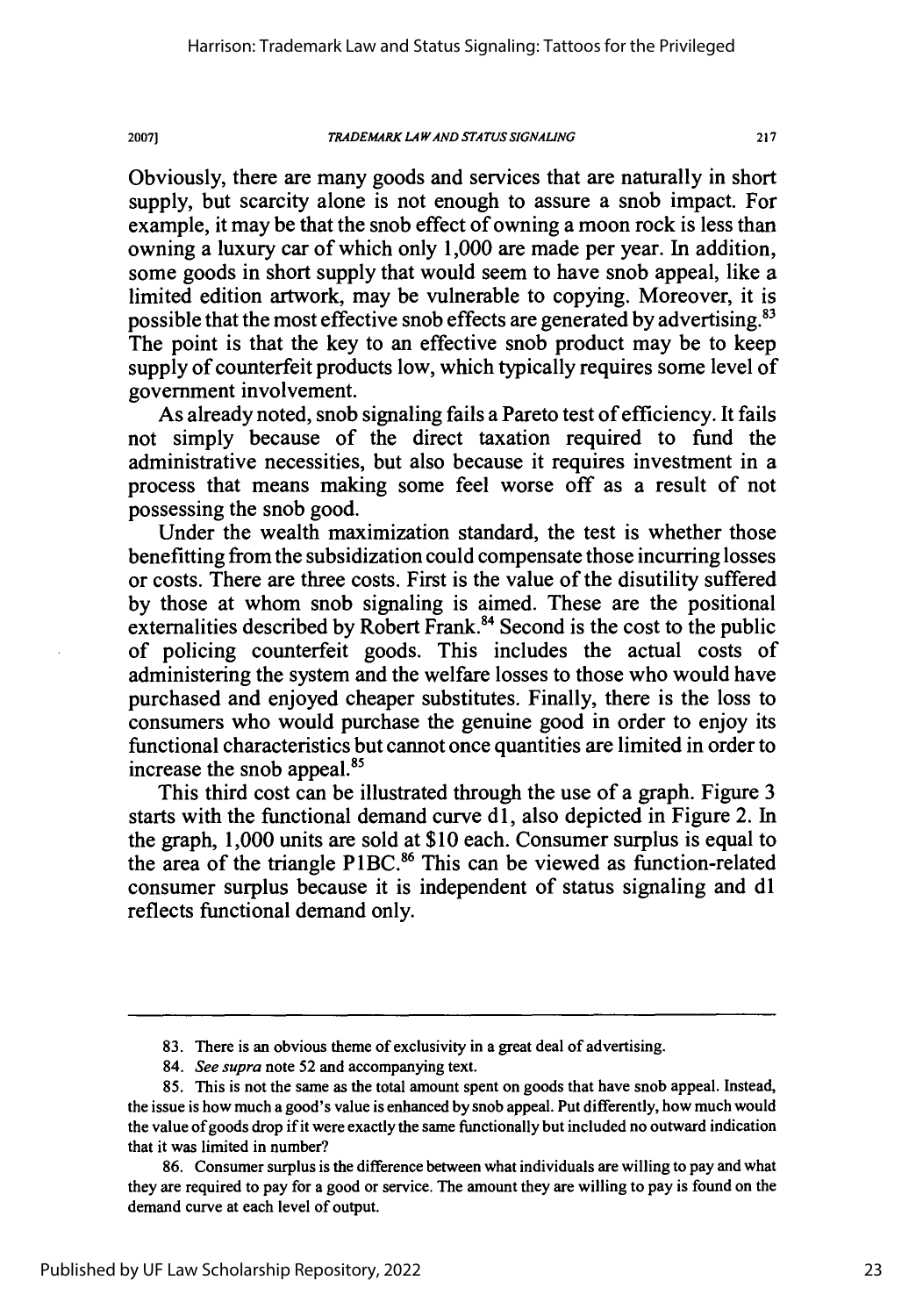### *FLORIDA LAWREVIEW*





Now assume a snob appeal advertising campaign is successful. It stresses the limited availability of the item. As illustrated in Figure 3, demand will shift to d2, and curve D shows the curve allowing for snob effects. Output must be restricted. For the curve to maintain this new, more inelastic slope, the seller must retain its exclusivity. Thus, in Figure 3, sales are decreased to 500. Consumer surplus is now equal to the area of P2AE. This can be viewed as the snob-related consumer surplus. The successful manufacturer of the snob good will be better off as a result of raising the price in a market in which demand has become inelastic. $87$  On the other hand, the cost to consumers is the difference between the area of triangle P 1CB and the area of triangle P2AE. This is an empirical question, and the graph is drawn to suggest that the areas may be roughly the same. In reality, either triangle could be larger depending on the slopes of  $d1, d2$ , and D.

218

<sup>87.</sup> More technically, all demand curves have elastic and inelastic regions. When price is increased in the inelastic portion of the curve, total revenue increases and costs of production decline. The net impact is an increase in profit. The economic impact of increasing a good's snob appeal is to increase the inelasticity of demand, thus allowing for profit-increasing price increases.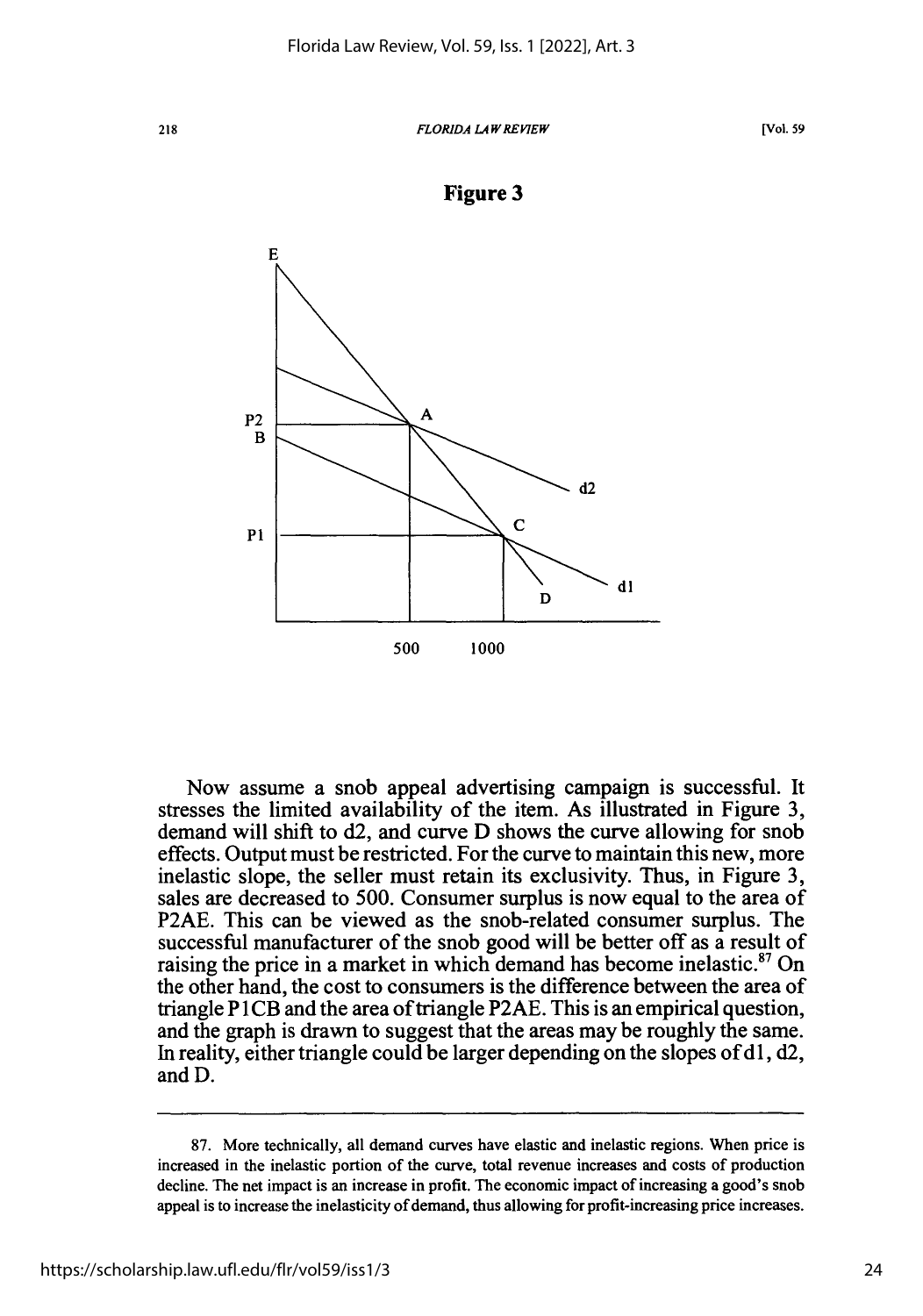### *TRADEMARK LA WAND STATUS* **SIGNALING**

When the area of the snob effect consumer surplus is less than the functional consumer surplus **(P2AE <** P **1** CB), there is no economic basis for subsidizing snob signaling. On the other hand, if the functional consumer surplus is less than the snob consumer surplus, a second step is required. The net increase in consumer surplus must be compared with the cost of policing counterfeit goods and the disutility associated with positional externalities.<sup>88</sup>

The outcome of this trade-off cannot be anticipated, but the analysis tracks the one found in the context of any study of negative externalities. In fact, the right to engage in snob signaling or to be free of it is comparable to the issue that arises when there are competing uses of resources more generally.<sup>89</sup> There are two principle differences. First, those creating positional externalities, as opposed to the conventional externalities, are not indifferent to the level of the negative externality. As it grows, so may their gratification. Second, most analyses of externalities do not involve parties who must make out-of-pocket expenditures in order to produce the externality.

One could apply a Coasian perpective to the issue and view the right to exclude free-riders for the purpose of advancing snob signaling as a "right" desired **by** producers and purchasers of snob goods. The counterright is to be free from snob effects and the requirement that one assist in their subsidization.<sup>90</sup> On this side of the equation is the value people attribute to be free from snob displays and the direct costs described above. In a transaction-cost-free environment, regardless of how it is initially assigned, the right would be possessed **by** those attributing the higher value to the right. The empirical question is what would happen in a transaction-cost-free world, or if the right were subject to an auction in which there could be no free-riding.

Ultimately, it is impossible to completely discount a case for snob signal protection, but the case is weak. In some cases, the net consumer surplus may be positive. That is, the consumer surplus from snob signaling may be sufficiently positive to offset positional externalities and policing costs. At least intuitively, this seems unlikely. In addition, the only economic reasoning that would lead to this outcome is itself of questionable utility.

**<sup>88.</sup>** Suppose a widely distributed product with a great deal of functional appeal is converted to a snob appeal product. The decrease in units sold may be quite high. The outcome may be that the surplus enjoyed **by** those buying for functional purposes will exceed that experienced **by** snob customers.

**<sup>89.</sup>** *See generally* R. H. Coase, *The Problem of Social Cost,* **3 J.L. & ECON. 1 (1960)** (explaining market reactions to externalities).

**<sup>90.</sup>** These are distinct costs. One is the out-of-pocket cost of subsidization. The other is associated with positional externalities.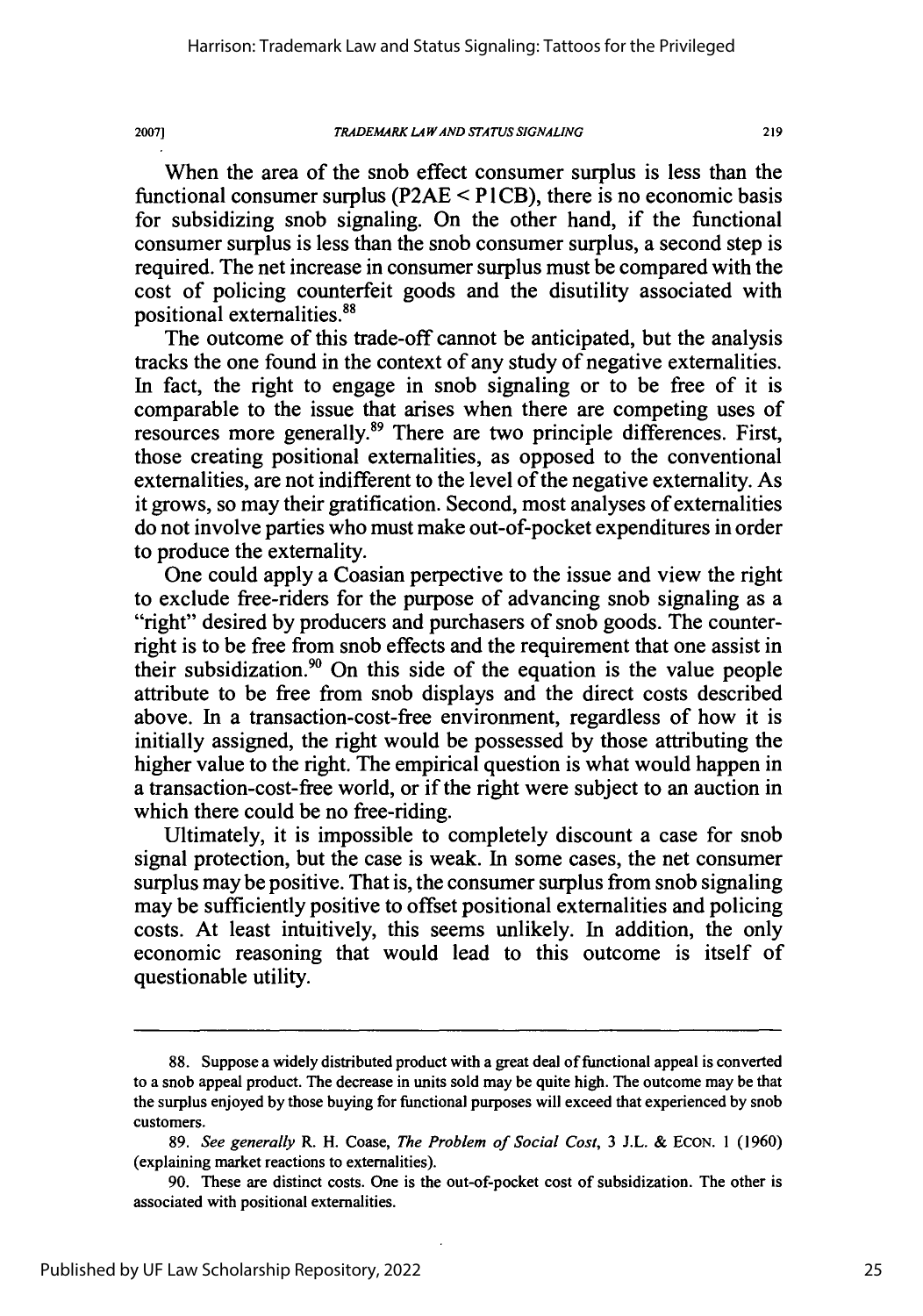#### *FLORIDA LAWREVIEW*

### V. THE MORALITY OF STATUS SIGNALING

In a 1993 article, Judge Kozinski discussed the "moral" dimension of status signaling and the protection of this dimension. He described "[m]oral claims" as those "based on the notion that people are entitled to something not as an incentive to work harder, but because it's right."<sup>91</sup> In other words, moral claims are non-instrumental.<sup>92</sup> In this context, Judge Kozinski noted that the producers who have invested in creating an image of a product have a *right* to be protected from those who would free-ride on this image. Put differently, firms that invest in selling Veblen and snob signaling have a right to the profit from that investment and those who invest in this market have a right to government protection of that investment.<sup>93</sup>

Judge Kozinski's explanation, taken from a speech, is not fully developed.<sup>94</sup> It consists of a reference to a Lockean theory of rights. Thus, "John Locke is credited with the observation that he who takes something out of a state of nature to create something useful thereby makes it his property. Given that our system of values embraces this view, the claim 'I've made it; it's mine,' has strong appeal."'95 Of course, "appeal" to a majority of people does not a right make. Nor can rights be linked directly to the mere fact of investment. If so, income generated by investments in developing new methods of producing and delivering illicit drugs would similarly belong to drug dealers as a matter of right. Moreover, the idea that one who invests in the production of status signaling devices has a right to government investments to curtail free-riding may seem outlandish to some.

Nevertheless, Judge Kozinski's assertions raise an awkward and difficult problem. If one decides that those who invest in status-signaling products do not have a right to be protected from free-riding, how are they to be distinguished from the more typical property owner who has the right to exclude others from his or her property? What makes this question awkward is that trademark itself is a publicly created "right" and exists in this country only because it is a means to an end. In particular, someone attempting to protect this right would have to look outside the constitutional provision giving rise to intellectual property law. This is so

<sup>91.</sup> Kozinski, *supra* note 9, at 966-67.

<sup>92.</sup> Although typically discussed in the context of economics, utilitarianism is obviously also a moral philosophy. It does, however, have a strong instrumental component.

<sup>93.</sup> Unlike the economic analysis, the moral questions of Veblen and snob signaling do not appear to require separate examination.

<sup>94.</sup> This is not meant as a criticism of Judge Kozinski's powers of explanation. The article is a speech and evidently would not have been the appropriate place for a fuller discussion.

<sup>95.</sup> Kozinski, *supra* note 9, at 966 (footnote omitted).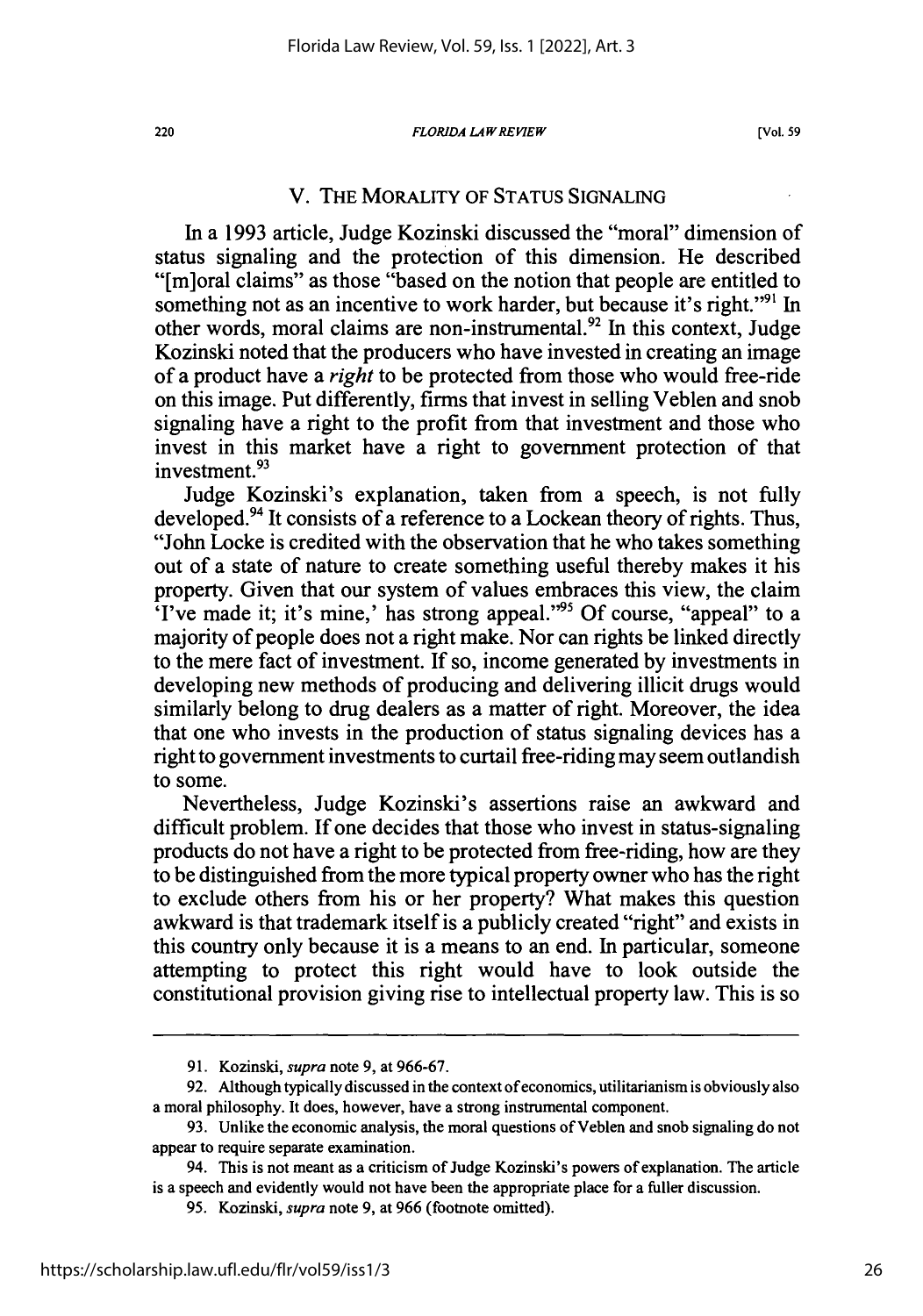2007]

because it is uniformly agreed that the language, "[t]o promote the Progress of Science and useful Arts,"<sup>96</sup> means that authors and inventors are means to an end, and intellectual property law is based on incentives.<sup>97</sup>

Before returning to the possible Lockean argument for protecting status-signaling property, it is useful to examine two other possible justifications. One is based on Paretian standards. Although typically associated with economics, Paretianism has a strong moral component.<sup>98</sup> In effect, the notion of rejecting resource allocations that leave anyone worse off would disallow using people to achieve the ends of others. This is consistent with Kant's Categorical Imperative.<sup>99</sup> Thus, protection of status symbol sellers fails the Paretian economic test and, similarly, it fails any Kantian-based test.

A moral rights test similar to one premised on the Categorical Imperative is based on the writing of John Rawls.<sup>100</sup> Rawls asks what the world would look like if the basic rules were determined while the eventual inhabitants of that world were behind the veil of ignorance. Behind the veil, participants would not know their relative positions with regard to intellect, talent, wealth, or anything else that would allow them to know in advance what rules would favor them when the veil is lifted.'01 In effect, behind the veil, people can determine only the extent to which, if at all, they will allow themselves to be used as a means to the ends of others. The answer, according to Rawls, is not much. Rawls argued that two principles are likely to emerge:

First: each person is to have an equal right to the most extensive basic liberty compatible with a similar liberty for others. [Liberty Principle]

Second: social and economic inequalities are to be arranged so that they are both (a) reasonably expected to be to everyone's advantage, and (b) attached to positions and

<sup>96.</sup> U.S. CONST. art. I, § 8.

<sup>97.</sup> *See* Sony Corp. v. Universal City Studios, Inc., 464 U.S. 417, 429 (1984); Twentieth Century Music Corp. v. Aiken, 422 U.S. 151, 156 (1975); Mazer v. Stein, 347 U.S. 201, 219 (1954); United States v. Paramount Pictures, Inc., 334 U.S. 131, 158 (1948); Fox Film Corp. v. Doyal, 286 U.S. 123, 127-28 (1932).

<sup>98.</sup> It has been noted that that the Lockean theory of property is Paretian in nature. *See* David McGowan, *Copyright Nonconsequentialism,* 69 Mo. L. REV. 1, 38 (2004).

<sup>99.</sup> *See* IMMANUEL **KANT,** FOUNDATIONS OF THE METAPHYSICS OF MORALS **AND** WHAT IS ENLIGHTMENT? 38 (Lewis White Beck trans., 2d ed. rev. 1990) (1785); *see also* JEFFRIE G. MURPHY, **KANT:** THE PHILOSOPHY OF **RJGHT** 57-65 (1970); Alan H. Goldman, *Rights, Utilities and Contracts,* in NEWESSAYS **ON CONTRACT** THEORY 131 (Kai Nielsen & Roger A. Shiner eds., 1977); Mark Sagoff, *At the Shrine of Our Lady of Fatima or Why Political Questions are Not All Economic,* 23 ARIz. L. REV. 1283, 1295-96 (1981).

*<sup>100.</sup> See* JOHN RAWLS, **A** THEORY OF JUSTICE (1971).

<sup>101.</sup> *See* id. at 136-42.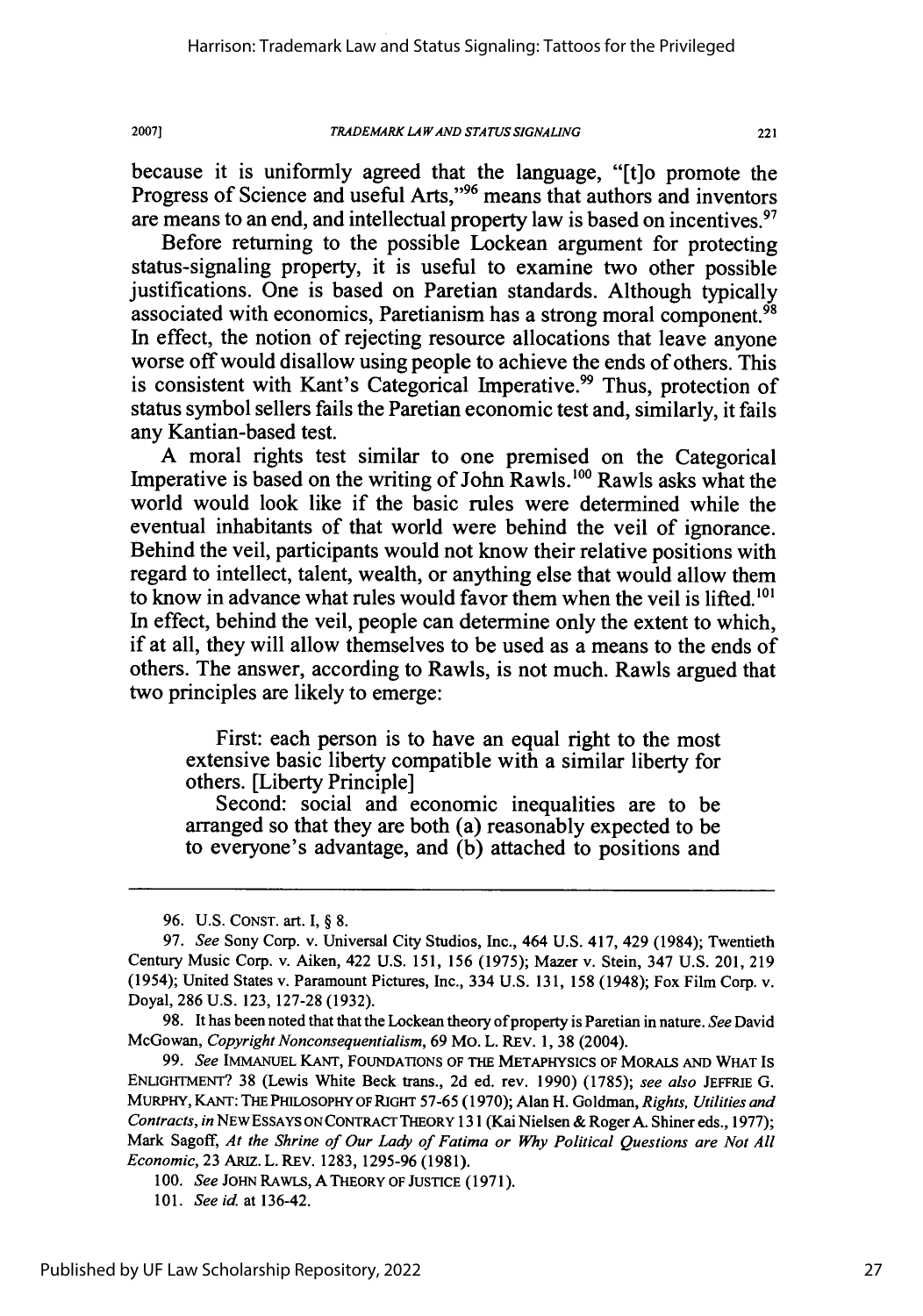### *FLORIDA LA W REVIEW*

**[Vol. 59**

# offices open to all. [Difference Principle]<sup>102</sup>

Perhaps as important as these two principles is Rawls's view that people, having determined the rules before knowing their affect by them, would experience a sense of justice when living under the rules. The impact of living in a society in which rules were viewed as fair would be, at least ideally, a reduction in levels of envy.<sup>103</sup> This raises the question of whether a person who is relatively well-off in a Rawlsian world would be motivated to advertise that advantage. More directly, is there a demand for status signaling in a society that is not beset by envy? What this suggests is that while there may be a right to express one's material superiority, it may be pointless if others are indifferent to that signaling.

Still, the liberty principle suggests that those wishing to advertise status should be permitted to do so. This is a different question, however, from whether those in the original position—upon agreeing to inequality in some instances-would also agree to subsidize the advertisement of that inequality. In a social structure that begins from the ideal of equalitarianism, it is hard to see norms developing in which one expects a right to advertise the lack of equality whether through a system of trademark law or anything else. In addition, unless the regime used to support such a system were imposed only on the rich, the system would amount to a redistribution from the general population to those who are the most affluent. That is, snob signaling is likely to be engaged in by those who are most privileged and a generally-applied tax would affect all. This would violate Rawls's difference principle unless the process of redistribution eventually accrued to those worse off. This type of "contingent" right, however, is fully instrumental and does not fall into the category of a moral right. Note that this is no different from the issue of whether copyright or patent law would emerge in a Rawlsian world. Both of those possibilities might be consistent with the difference principle, in that allowing some people to profit from their compositions and inventions may ultimately accrue to the benefit of the least advantaged people. But again, there is no absolute right to have one's interest in intellectual property protected in a Rawlsian system.

As noted above, Judge Kozinski suggests that a moral right to subsidized status signaling can be supported by a theory of natural rights. He suggests, as many do, that one can link the exclusive right to intellectual property to Locke's more general justification for individual property rights.<sup>104</sup> Locke's argument assumes that one takes resources

<sup>102.</sup> *Id.* at 60.

<sup>103.</sup> *See id.* at 534-41.

<sup>104.</sup> *See* Kozinski, *supra* note 9, at 966. Wendy Gordon has most succinctly expressed the Lockean case for intellectual property rights. *See* Wendy J. Gordon, *A Property Right in Self-*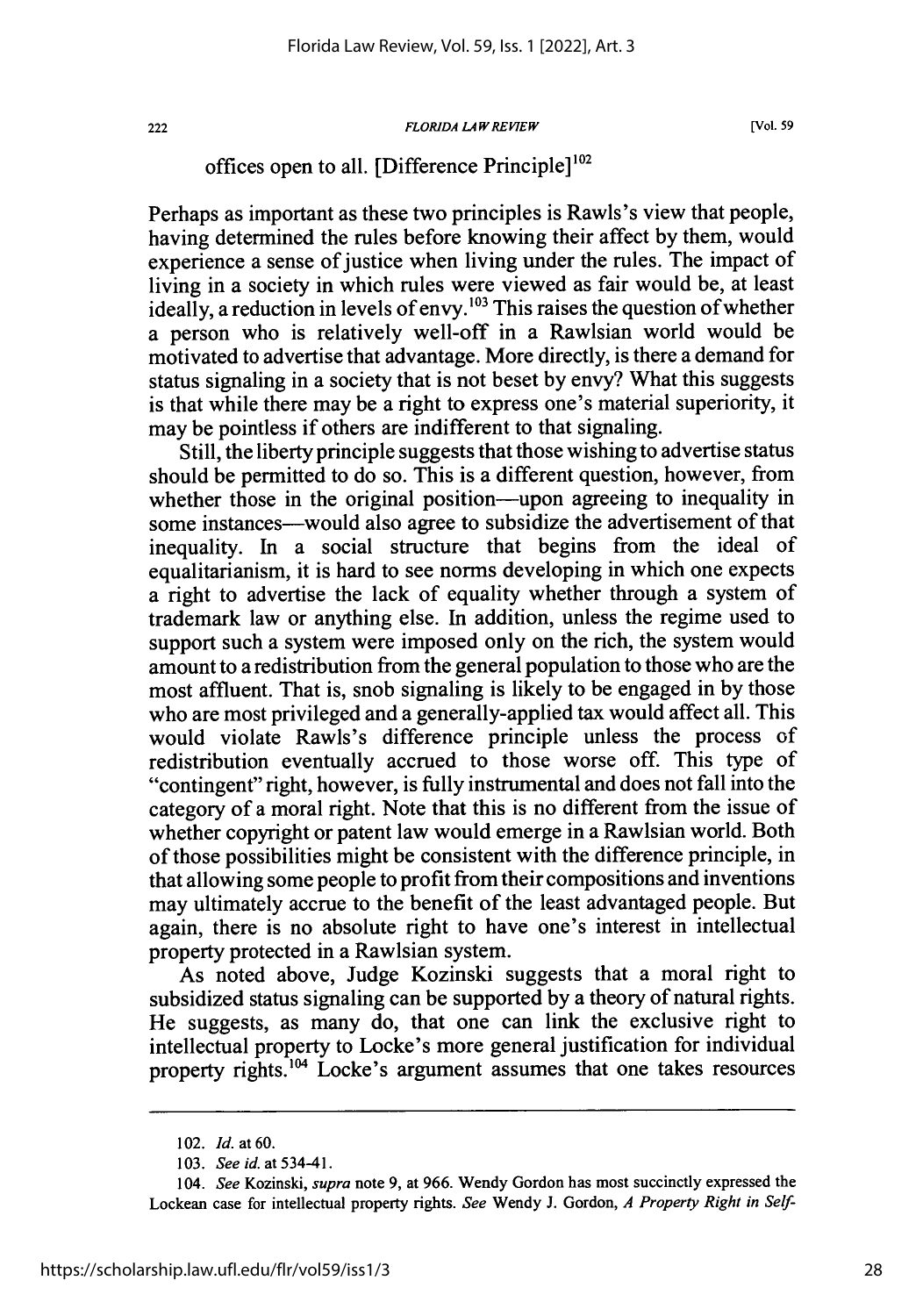### *TRADEMARK LA* WAND *STATUS SIGNALING* **2007] 223**

from a state of nature. The question is why, having taken something from the commons, one should be permitted to keep what has been taken.<sup>105</sup> Starting from the moral right to one's labor, Locke argues that one who combines that labor with resources from the commons creates for himself a property right.<sup>106</sup> In effect, the resource and the labor are inseparable, and to take the property is to take the labor. The Lockean argument may be even more powerful when applied to intellectual property. In the case of ordinary property, the moral issue is one of justifying removing something from the commons. The creativity of an individual, however, is hard to see as having been part of the commons in the first place.<sup>107</sup> Thus, there would appear to be little need to justify claiming one's creativity as one's own.

There are complications with the application of Locke to intellectual property and, thus, to status signaling trademark generally. First, there is an element of indeterminacy. Unlike conventional property, intellectual property can be possessed by more than one person at a time. Thus, at least in matters of intellectual property, there must be an additional moral justification for being first. Unless there is moral significance to beating someone else to the punch, a Lockean approach to intellectual property seems to be an abstract concept that a property right should exist, but not an argument about who should actually possess that right.

Second, as has been pointed out, it is not clear why the person who applies labor to an element of the commons deserves the full value of the property as opposed to the value added by the labor.<sup>108</sup> This is more of a problem when one applies Locke to intellectual property. Although it may be true that a creative person does not take from the commons in the ordinary sense, the fact is that no "new" idea comes until after a

105. *See* JOHN LOCKE, Two TREATISES OF GOVERNMENT 307 (Peter Laslett ed., Cambridge Univ. Press 1960) (1690).

106. *See id.* at 306.

*Expression: Equality and Individualism in the Natural Law of Intellectual Property,* 102 YALE L.J. 1533 (1993) [hereinafter Gordon, *Property Right]* (discussing Locke's influence on intellectual property law); *see also* Anupam Chander, *The New, New Property,* 81 TEx. L. REV. 715, 741-45 (2003); Wendy J. Gordon, *Render Copyright unto Caesar: On Taking Incentives Seriously,* 71 U. CHI. L. REV. 75, 78-87 (2004); McGowan, *supra* note 98, at 38; Adam **D.** Moore, *A Lockean Theory of Intellectual Property,* 21 HAMLINE L. REV. 65, 66 (1997) (arguing for a "recast[ing] [of] institutions of intellectual property in a Lockean light"); Steven Wilf, *Who Authors Trademarks?,* 17 CARDOzO ARTS & ENT. L.J. 1, 24-32 (1999); Lior Zemer, *The Making of a New Copyright* Lockean, 29 HARV. J.L. & PUB. POL'Y 891, 892-95 (2006) ("[A] comprehensive Lockean approach to copyright would provide significant recognition for the public role in the making of authorship and art.").

<sup>107.</sup> *See* Richard A. Epstein, *Liberty Versus Property? Cracks in the Foundations of Copyright Law,* 42 SAN DIEGO L. REV. 1,21 (2005); Lloyd L. Weinreb, *Copyright for Functional Expression,* 111 HARv. L. REv. 1149, 1222-24 (1998).

<sup>108.</sup> Robert Nozick makes the point that someone dumping a can of tomato juice in the ocean so that it spreads throughout the ocean would not be regarded as laying claim to the ocean. *See* NOZICK, *supra* note 11, at 174-75.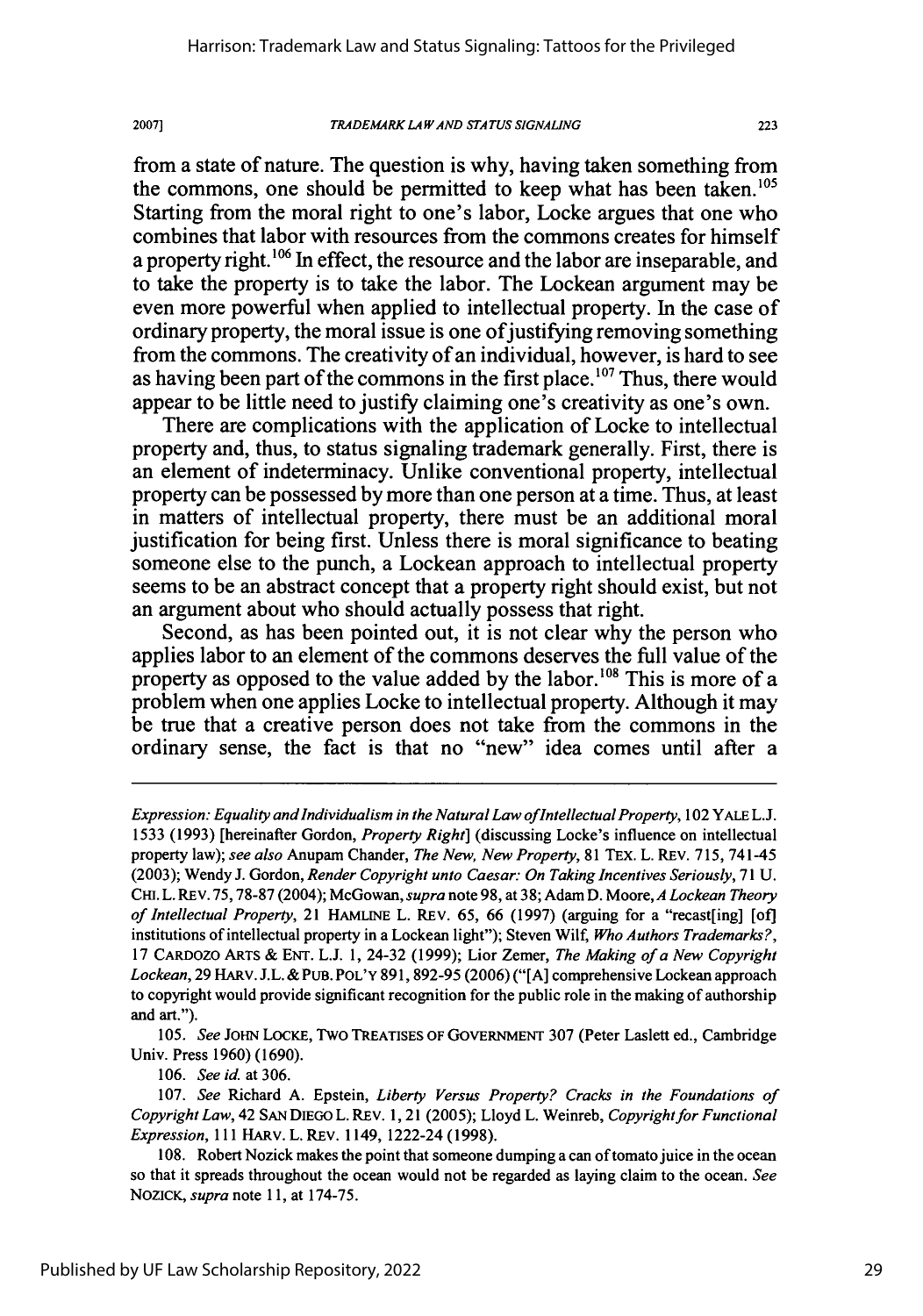#### *FLORIDA LAW REVIEW*

considerable amount of exposure to the ideas of others. Their ideas, no less than the ideas of the person making a claim to intellectual property, resulted from their labor. At best, if the final product is something worth protecting as property, it is not obvious why the inventor or creator is deserving of the full value when his or her labor may simply be the final touch.<sup>109</sup> Of course, one may take the view that a vivid imagination cannot be equated with labor at all. If so, one must look beyond Locke to find a basis for the moral significance of being more imaginative than others (or more accurately, having an imagination that produces marketable results).

Third, if as Wendy Gordon suggests, "[a]imless effort is not labor,"<sup>110</sup> and the discovery of new ideas is not the result of effort but of inspiration, does the recipient of that inspiration deserve property right protection? Or is the "creator" merely a conduit for whatever genetic gifts he or she enjoys? Finally, creating intellectual property is one thing, but profiting by virtue of market conditions is another."' Market conditions, ultimately the critical element of what makes intellectual property valuable, are not likely to be the result of the property itself.

These arguments show that the connection between Locke and intellectual property is far from direct. Even more tenuous is the claim that the creation of trademarks for the purpose of status signaling can be reconciled with Lockean ideals. It bears remembering that the question is not whether one should have the right to communicate a product's maker or origin as a means of lowering consumer search costs, but whether the developer of a status signaling device—independent of protecting potential purchasers—should be afforded government protection of that right. There are a number of reasons why one might not make this jump. A better understanding follows from seeing Lockean justifications in a broader context. Locke wrote from the perspective that all men are moral equals with equal rights to share in the commons. The puzzle was under what circumstances individuals would be permitted to claim an exclusive right to some element of the commons. The overriding concern was not to harm others.'12 Thus, for many, the Lockean question may have a simple answer. If one believes that status signaling is ultimately wasteful or harmful, then a moral right to property, the value of which is at least in part measured by the ability to unsettle others, is hard to reconcile with a Lockean ideal. If the data suggesting the harmfulness of social rankings are believed, then

<sup>109.</sup> *See* Edwin C. Hettinger, *Justifying Intellectual Property,* 18 PHIL. & PuB. AFF. 31, 38 (1989).

<sup>110.</sup> Gordon, *Property Right, supra* note 104, at 1547.

*<sup>111.</sup> See* Hettinger, *supra* note 109, at 38-39; Mark P. McKenna, *The Right of Publicity and Autonomous* Self-Definition, 67 U. PITT. L. REV. 225, 254 (2005).

*<sup>112.</sup> See LOCKE, supra* note 105, at 309; *see also* Gordon, *Property Right, supra* note 104, at 1541-49.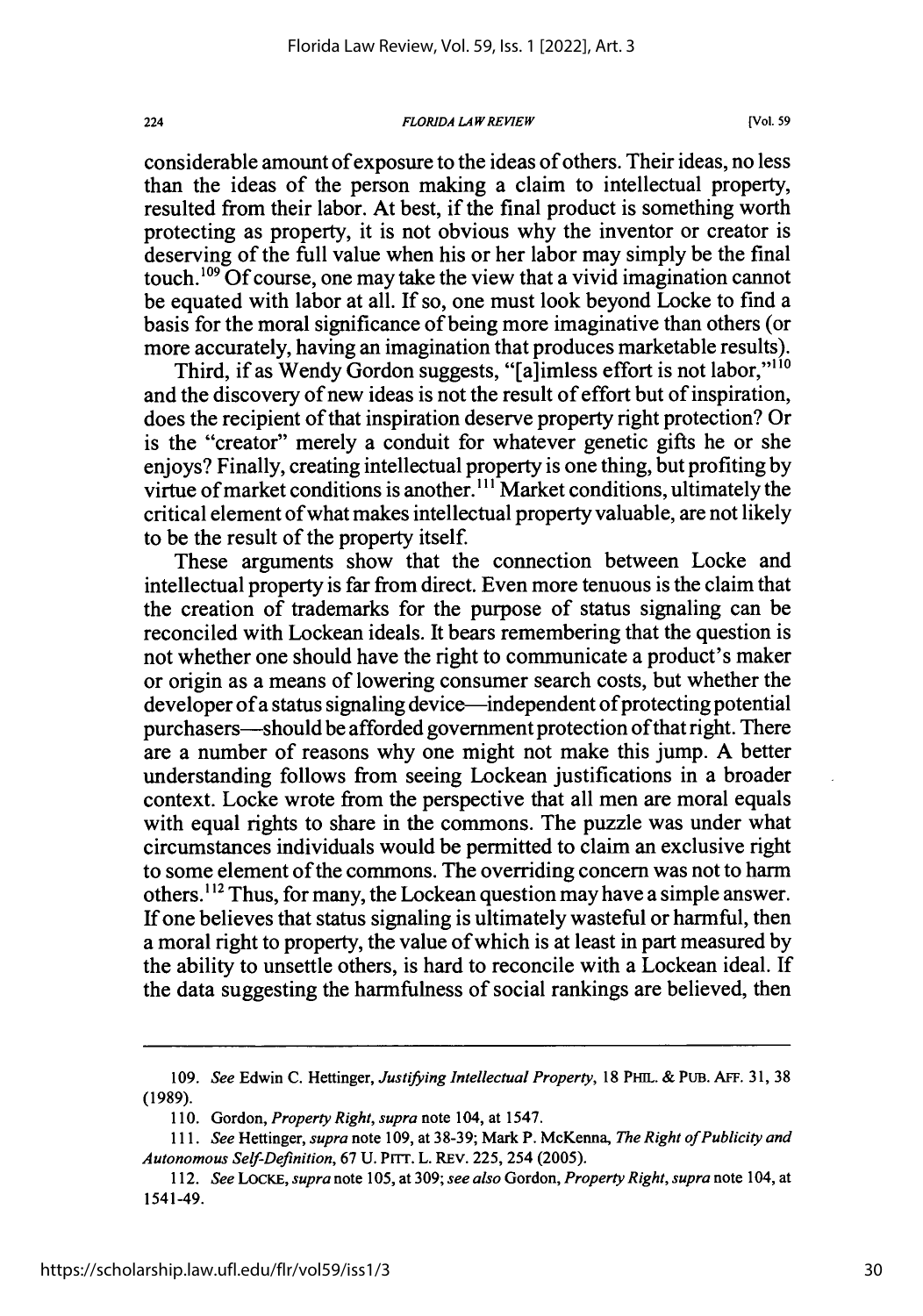225

producing "property," the use of which is to advance the knowledge of social rankings, is also harmful.<sup>113</sup>

In addition, this signaling is inconsistent with at least the initial stages of government and the three limits on property identified by Locke. Thus, one may take only as much as can be used. Or as Locke wrote, property is limited to "[a]s much [l]and as a [m]an [t]ills, [p]lants, [i]mproves, [c]ultivates, and can use the [p]roduct of."<sup>114</sup> In addition, one must leave [c]ultivates, and can use the [p]roduct of."114 In addition, one must leave "enough, and as good **...** for others.""' 5 Finally, one creates "private" property through labor. More generally, property was provided to the "[i]ndustrious and [r]ational," but "not to the [flancy or [c]ovetousness of the [q]uarrelsom and [c]ontentious."<sup>116</sup> Although an agreement to introduce money into society results in a relaxation of some of these standards, the respect for others implicit in these conditions stands in stark contrast to a system of government that has as one of its duties the facilitation of ostentatious behavior.<sup>117</sup> Moreover, exclusivity with respect to any form of intellectual property is inconsistent with the idea of leaving "enough and as good." This is not to say that Locke did not recognize the imperfections of men,<sup>118</sup> but this is a different matter than whether promotion of these imperfections should become a part of government policy.

Perhaps more importantly, Locke's view on property cannot be assessed without considering the government action needed to protect that policy. Locke's view of property begins with the sanctity of labor. It is through labor that one moves from the commons to private property. At the same time, the system of government required to protect those property rights is dependent on taxation, which involves the ability of the state to take part of one's labor.<sup>119</sup> This results in a trade-off that Locke does not

114. LOCKE, *supra* note 105, at **308** (emphasis omitted).

115. *Id.* at306.

116. *Id.* at 309.

**118.** *Seeid.at329.*

<sup>113.</sup> *See, e.g.,* RICHARD G. WILKINSON, UNHEALTHY SOCIETIES: THE AFFLICTIONS OF INEQUALITY (1996) (suggesting that societies with "the smallest income differences between rich and poor" are the healthiest, and that "[i]nequality and relative poverty... increase death rates"); M.G. Marmot et al., *Health Inequalities Among British Civil Servants: The Whitehall I Study,* **337** LANCET **1387 (1991),** *available at* **1991** WLNR **2987034** (discussing "some possible reasons for the differences between social classes in disease incidence and health"); Richard **G.** Wilkinson, *Income Distribution and Mortality: A 'Natural' Experiment, 12 Soc. HEALTH & ILLNESS 391, 409* (1990) ("(I]t appears that health is **...** a psychosocially mediated function of the structure of inequality in society."). For a further discussion of these and others sources, see FRANK, LUXURY FEVER, *supra* note 40, at 142-45.

<sup>117.</sup> The use of money carries with it an implied consent that there can be accumulations of property and wealth. *See id.* at **319.**

**<sup>119.</sup>** *See* id. at **380;** Donna M. Byrne, *Locke, Property, and Progressive Taxes,* **78** NEB. L. REV. 700, 703-05 (1999).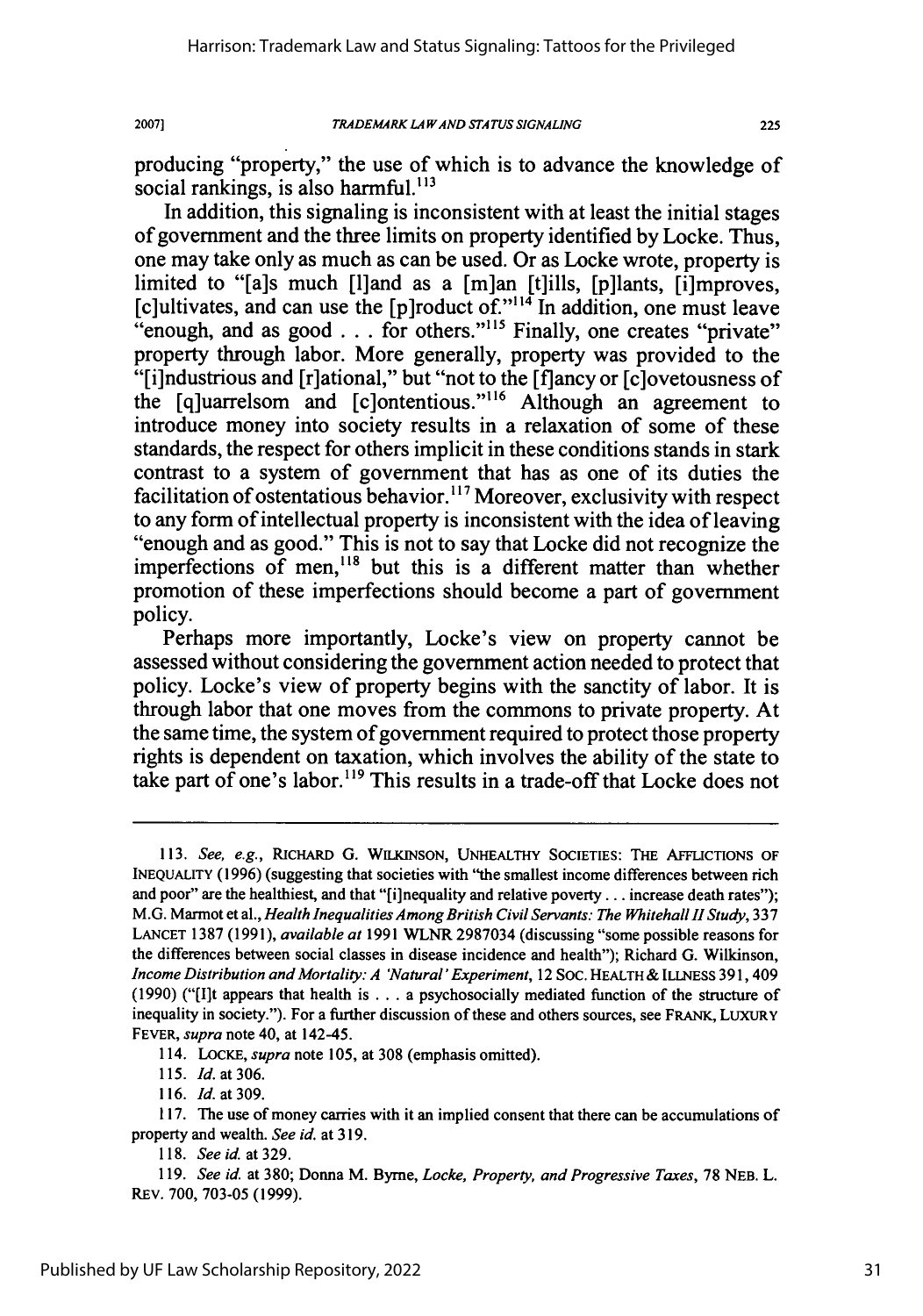#### *FLORIDA LA W REVIEW*

address directly: Property is to be protected, but property must be taken in order to provide the protection. He notes that people create a community and become subordinate to the state in the interests of "their comfortable, safe, and peaceable living."<sup>120</sup> In addition, it seems clear that taxation and government action must be based on approval of the majority. Thus, even if status signaling were not harmful, it is doubtful that a Lockean system of taxation-with majority consent-would be employed to establish and protect a right to signal one's status or spending capacity. The idea that one acquires great wealth, trades it for goods and services, and then looks to the government to protect status signaling as matter of right seems very remote from the small role of government and limited property rights that Locke envisioned.

In the end, subsidized status signaling cannot be reconciled with any moral philosophy. Those philosophies that stress individual freedoms are unlikely to support government interference with expression regardless of the impact on others. The same values that favor limited government are very unlikely to support taking, through taxation, from some to subsidize those engaged in status-signaling speech or those who gain commercially by marketing status-signaling products.

Conversely, philosophies with a more egalitarian nature may be less resistant to taxation for purposes of redistribution or the provision of public goods. These types of interests, however, seem flatly inconsistent with a program of subsidizing those who wish to publicize their wealth and exclusivity at the literal expense of others.

### VI. SUMMARY

A relatively recent reinterpretation of trademark goes beyond assisting sellers and buyers by reducing information costs. Now trademark protects efforts to signal one's status to non-purchasers. This can be in the form of simply signaling wealth or signaling that one has specialized and presumably superior or more refined tastes. This process is not cost-free to the public.<sup> $12\hat{i}$ </sup> Thus, the question becomes whether there is an economic or moral justification for such subsidization.

The economic question centers around whether information about status has the character of a public good. In other words, is status information produced in suboptimal amounts without subsidization? In cases involving strict wealth signaling, this is almost certainly not the case.

226

<sup>120.</sup> LoCKE, *supra* note 105, at 349.

<sup>121.</sup> For an argument that once a trademark becomes a communicative symbol standing for something besides source or sponsorship, the public acquires an ownership interest in the communicative power of the trademark, see Malla Pollack, *Your Image Is* **My** *Image: When* Advertising Dedicates Trademarks to the Public Domain-With an Example from the Trademark Counterfeiting Act of 1984, 14 CARDozo L. REv. 1391 (1993).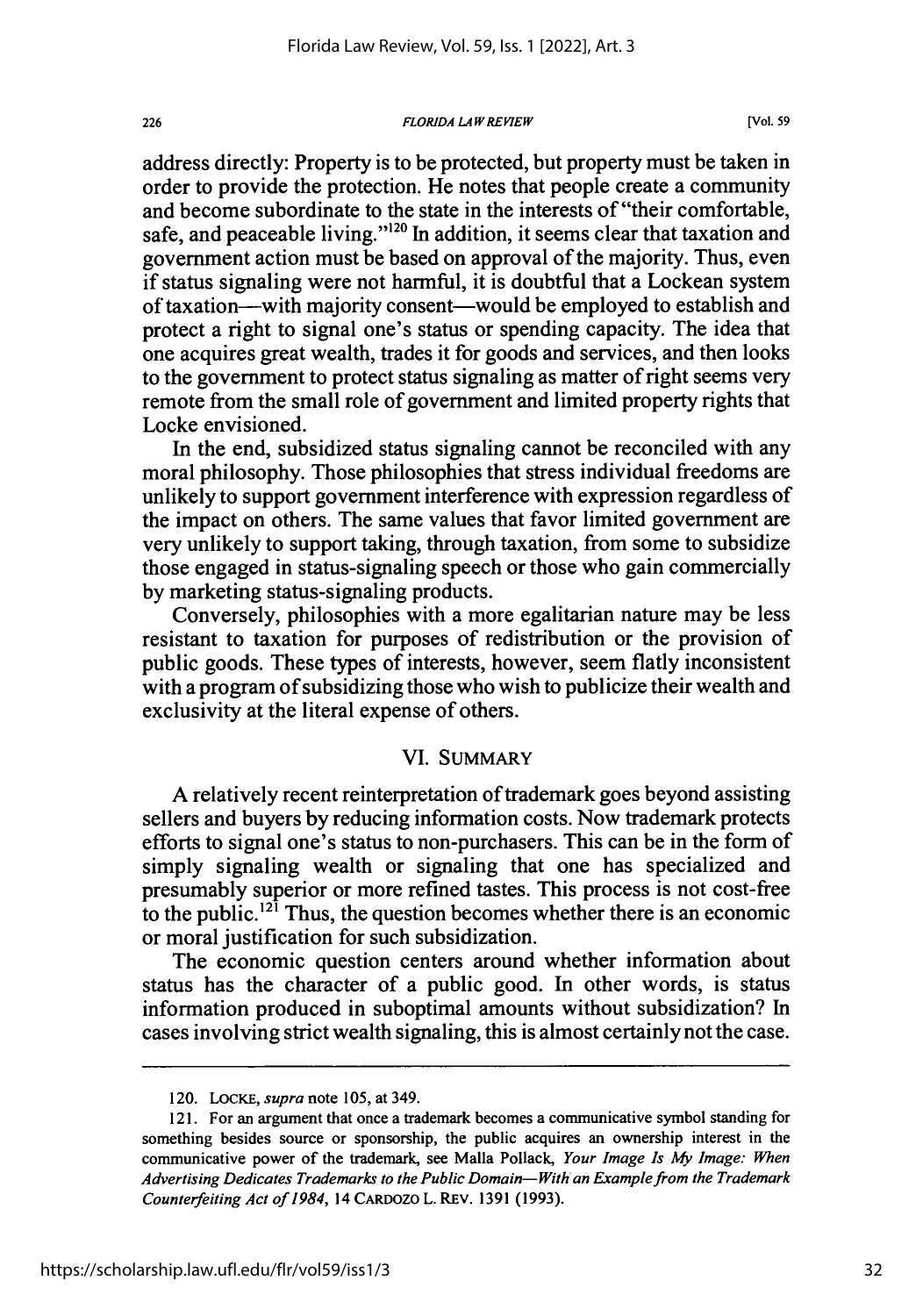Assuming there is a demand for this information or for the ability to transmit it whether or not anyone is listening, there are ample private market means of making the message clear. Government involvement simply distributes the profit from the sale of the product.

Exclusivity signaling is a more complicated matter. Economic theory suggests that a public good argument can be made. This would occur when the benefits from exclusivity signaling exceed a number of costs, including those associated with positional externalities. Although this seems unlikely, the possibility exists. An important caveat is in order when applying economics to exclusivity signaling. To the extent that the utility of those signaling and selling signaling products is dependent on the level of positional externalities, it is not clear that economic analysis is appropriate.

Aside from economic questions, there is the question of whether public subsidization can be morally justified. Here the concept of "moral justification" means something other than a cost/benefit analysis. The writings of John Locke are commonly used to defend private property rights. Locke's theory views the creation of property rights as a result of applying one's labor to the commons. It is difficult to apply his theory to intellectual property and especially to trademarks that are used to signal wealth or exclusivity. For example, it is not clear that intellectual property originates from the commons, nor is it clear what it means to apply one's labor to these "commons." Finally, the notion of taking property by virtue of a tax system in order to assist in the maintenance of property, the value of which may depend on positional externalities, seems remote for a Lockean system of government.

The movement of trademark law into the area of interpersonal signaling about status cannot be supported by notions of efficiency nor by appeals to moral rights consistent with either Rawlsian or Lockean theory. In addition, the use of trademark for status signaling is a necessary result of statutory interpretation. The reason for the cross-over of trademark from a method of lowering transaction costs to a legal means of protecting status signaling akin to tattoos and piercings for the relatively well-to-do is not clear. It is a judicially created "right" that seems to serve little more than the vanity of some at the expense of many more.